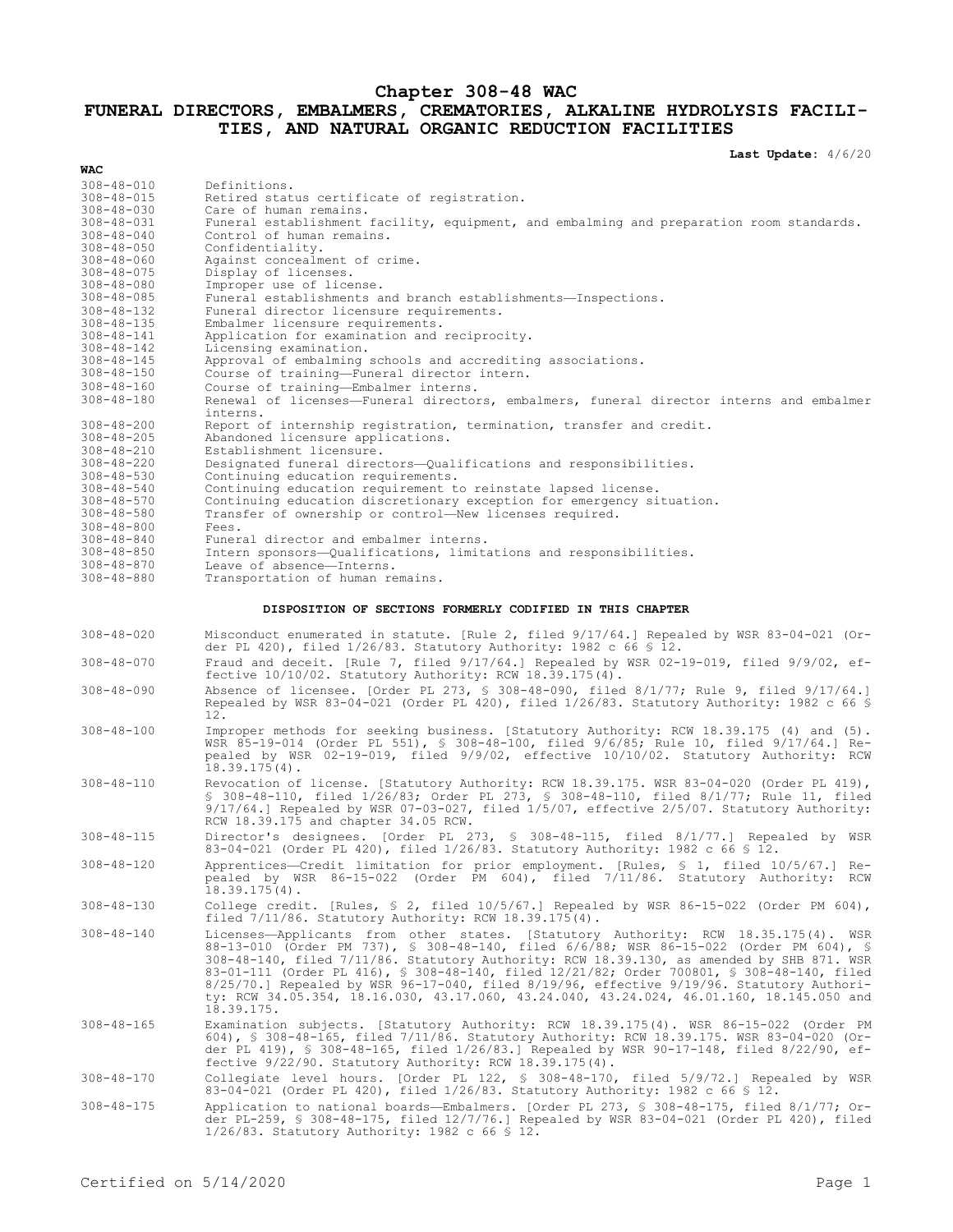308-48-185 Funeral establishments and crematories—License expiration. [Statutory Authority: RCW 18.39.175(4). WSR 98-21-056, § 308-48-185, filed 10/19/98, effective 11/19/98; Order PL 273, § 308-48-185, filed 8/1/77.] Repealed by WSR 02-19-019, filed 9/9/02, effective 10/10/02. Statutory Authority: RCW 18.39.175(4).

308-48-190 Examination fee. [Statutory Authority: RCW 18.39.175. WSR 83-04-020 (Order PL 419), § 308-48-190, filed 1/26/83; Order PL-249, § 308-48-190, filed 5/21/76.] Repealed by WSR 09-17-116, filed 8/18/09, effective 9/18/09. Statutory Authority: RCW 18.39.050, 09-17-116, filed 8/18/09, errective 31.05<br>18.39.175, 43.24.086 and chapter 34.05 RCW.

308-48-19001 Definition—Employ. [Order PL 273, § 308-48-190 (codified as WAC 308-48-19001), filed 8/1/77.] Repealed by WSR 83-04-021 (Order PL 420), filed 1/26/83. Statutory Authority: 1982 c 66 § 12.

308-48-250 Fees. [Statutory Authority: 1983 c 168 § 12. WSR 83-17-031 (Order PL 442), § 308-48-250, filed 8/10/83. Formerly WAC 308-48-310.] Repealed by WSR 87-10-028 (Order PM 650), filed 5/1/87. Statutory Authority: RCW 43.24.086.

308-48-300 License renewal fee. [Order PL-163, § 308-48-300, filed 3/18/74.] Repealed by Order PL 207, filed 11/5/75. Later promulgation, see WAC 308-48-310.

308-48-310 Funeral directors and embalmers—Fees. [Statutory Authority: RCW 43.24.085. WSR 80-14-022 (Order 356), § 308-48-310, filed 9/25/80; Order PL 273, § 308-48-310, filed 8/1/77; Order PL-259, § 308-48-310, filed 12/7/76; Order PL 207, § 308-48-310, filed 11/5/75.] Repealed by WSR 83-17-031 (Order PL 442), filed 8/10/83. Statutory Authority: 1983 c 168 § 12. Later promulgation, see WAC 308-48-250.

308-48-320 Uniform Disciplinary Act. [Statutory Authority: 1984 c 279 § 35. WSR 84-21-132 (Order PL 492), § 308-48-320, filed 10/24/84.] Repealed by WSR 85-19-013 (Order PL 550), filed 9/6/85. Statutory Authority: RCW 18.39.175 (4) and (6) and 18.39.176.

308-48-350 AIDS prevention and information education requirements. [Statutory Authority: RCW 18.39.175 and chapter 34.05 RCW. WSR 07-03-027, § 308-48-350, filed 1/5/07, effective 2/5/07. Statutory Authority: RCW 18.39.175(4). WSR 02-19-019, § 308-48-350, filed 9/9/02, effective 10/10/02. Statutory Authority: RCW 70.24.270. WSR 89-04-002 (Order PM 793), § 308-48-350, filed 1/19/89.] Repealed by WSR 20-09-031, filed 4/6/20, effective 5/7/20. Statutory Authority: RCW 68.05.105 and 18.39.175.

308-48-510 Continuing education requirements—Purpose. [Statutory Authority: RCW 18.39.175 and chapter 34.05 RCW. WSR 07-03-027, § 308-48-510, filed 1/5/07, effective 2/5/07. Statutory Authority: 1984 c 279 § 53(b). WSR 85-01-077 (Order PL 504), § 308-48-510, filed 12/19/84.] Repealed by WSR 20-09-031, filed 4/6/20, effective 5/7/20. Statutory Authority: RCW 68.05.105 and 18.39.175.

308-48-520 Effective date of continuing education requirement. [Statutory Authority: RCW 18.39.175 and chapter 34.05 RCW. WSR 07-03-027, § 308-48-520, filed 1/5/07, effective 2/5/07. Statutory Authority: RCW 18.39.175(4). WSR 02-19-019, § 308-48-520, filed 9/9/02, effective 10/10/02. Statutory Authority: 1984 c 279 § 53(b). WSR 85-01-077 (Order PL 504), § 308-48-520, filed 12/19/84.] Repealed by WSR 20-09-031, filed 4/6/20, effective 5/7/20. Statutory Authority: RCW 68.05.105 and 18.39.175.

308-48-550 Continuing education reporting requirement. [Statutory Authority: RCW 18.39.175 and chapter 34.05 RCW. WSR 07-03-027, § 308-48-550, filed 1/5/07, effective 2/5/07. Statutory Authority: RCW 18.39.120 and 18.39.175. WSR 88-01-024 (Order PM 697), § 308-48-550, filed 12/9/87. Statutory Authority: 1984 c 279 § 53(b). WSR 85-01-077 (Order PL 504), § 308-48-550, filed 12/19/84.] Repealed by WSR 20-09-031, filed 4/6/20, effective 5/7/20. Statutory Authority: RCW 68.05.105 and 18.39.175.

308-48-560 Continuing education documentation may be required. [Statutory Authority: RCW 18.39.175(7). WSR 90-24-056, § 308-48-560, filed 12/3/90, effective 1/3/91. Statutory Authority: 1984 c 279 § 53(b). WSR 85-01-077 (Order PL 504), § 308-48-560, filed 12/19/84.] Repealed by WSR 20-09-031, filed 4/6/20, effective 5/7/20. Statutory Authority: RCW 68.05.105 and 18.39.175.

308-48-590 Qualification for board approval of continuing education activities. [Statutory Authority: RCW 18.39.175 and chapter 34.05 RCW. WSR 07-03-027, § 308-48-590, filed 1/5/07, effective 2/5/07. Statutory Authority: RCW 18.39.120 and 18.39.175. WSR 88-01-024 (Order PM 697), § 308-48-590, filed 12/9/87. Statutory Authority: RCW 18.39.175 (4) and (6) and 18.39.176. WSR 85-19-013 (Order PL 550), § 308-48-590, filed 9/6/85. Statutory Authority: 1984 c 279 § 53(b). WSR 85-01-077 (Order PL 504), § 308-48-590, filed 12/19/84.] Repealed by WSR 20-09-031, filed 4/6/20, effective 5/7/20. Statutory Authority: RCW 68.05.105 and 18.39.175.

308-48-600 Procedure for obtaining board approval of continuing education activity. [Statutory Authority: RCW 18.39.175(4). WSR 02-19-019, § 308-48-600, filed 9/9/02, effective 10/10/02; WSR 91-20-071, § 308-48-600, filed 9/26/91, effective 10/27/91. Statutory Authority: 1984 c 279 § 53(b). WSR 85-01-077 (Order PL 504), § 308-48-600, filed 12/19/84.] Repealed by WSR 20-09-031, filed 4/6/20, effective 5/7/20. Statutory Authority: RCW 68.05.105 and 18.39.175.

308-48-700 Definitions. [Statutory Authority: RCW 18.39.175 as amended by 1985 c 402 § 6. WSR 85-21-066 (Order PL 561), § 308-48-700, filed 10/17/85.] Repealed by WSR 02-19-019, filed 9/9/02, effective 10/10/02. Statutory Authority: RCW 18.39.175(4).

308-48-710 Identification of human remains. [Statutory Authority: RCW 18.39.175 as amended by 1985 c 402 § 6. WSR 85-21-066 (Order PL 561), § 308-48-710, filed 10/17/85.] Repealed by WSR 02-19-019, filed  $9/9/02$ , effective  $10/10/02$ . Statutory Authority: RCW 18.39.175(4).

308-48-720 Holding human remains for cremation. [Statutory Authority: RCW 18.39.175 as amended by 1985 c 402 § 6. WSR 85-21-066 (Order PL 561), § 308-48-720, filed 10/17/85.] Repealed by WSR 02-19-019, filed 9/9/02, effective 10/10/02. Statutory Authority: RCW 18.39.175(4).

308-48-730 Cremation of human remains. [Statutory Authority: RCW 18.39.175 as amended by 1985 c 402 § 6. WSR 85-21-066 (Order PL 561), § 308-48-730, filed 10/17/85.] Repealed by WSR 02-19-019, filed 9/9/02, effective 10/10/02. Statutory Authority: RCW 18.39.175(4).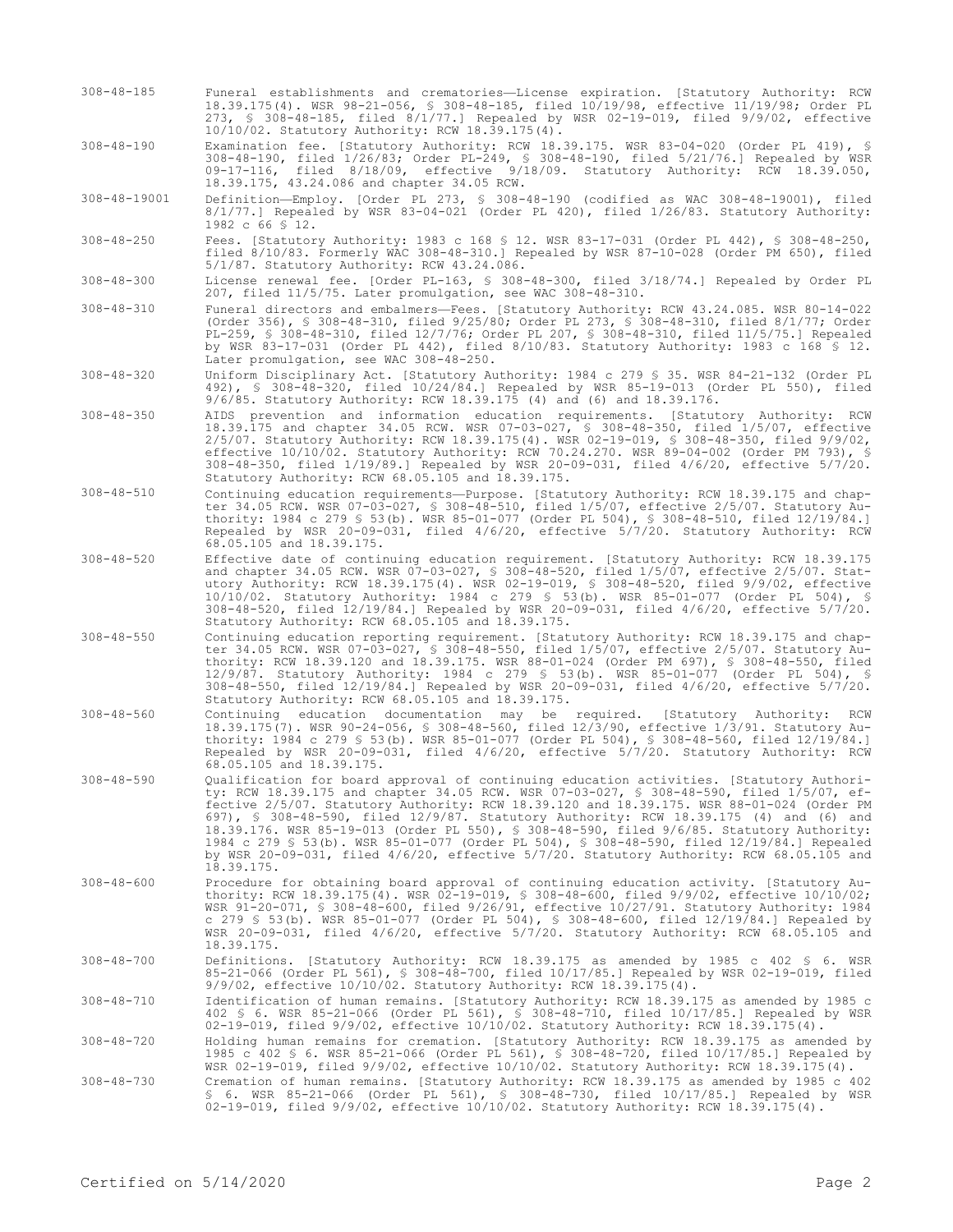- 308-48-740 Processing of cremated remains. [Statutory Authority: RCW 18.39.175 as amended by 1985 c 402 § 6. WSR 85-21-066 (Order PL 561), § 308-48-740, filed 10/17/85.] Repealed by WSR 02-19-019, filed 9/9/02, effective 10/10/02. Statutory Authority: RCW 18.39.175(4).
- 308-48-750 Packaging and storage of cremated or processed remains. [Statutory Authority: RCW 18.39.175 as amended by 1985 c 402 § 6. WSR 85-21-066 (Order PL 561), § 308-48-750, filed 10/17/85.] Repealed by WSR 02-19-019, filed 9/9/02, effective 10/10/02. Statutory Authority: RCW 18.39.175(4).
- 308-48-760 Disposition of cremated or processed remains. [Statutory Authority: RCW 18.39.175 as amended by 1985 c 402 § 6. WSR 85-21-066 (Order PL 561), § 308-48-760, filed 10/17/85.] Repealed by WSR 02-19-019, filed 9/9/02, effective 10/10/02. Statutory Authority: RCW 18.39.175(4).
- 308-48-770 Endorsement required. [Statutory Authority: RCW 18.39.175 as amended by 1985 c 402 § 6. WSR 85-21-066 (Order PL 561), § 308-48-770, filed 10/17/85.] Repealed by WSR 02-19-019, filed 9/9/02, effective 10/10/02. Statutory Authority: RCW 18.39.175(4).
- 308-48-780 Crematories—Inspections. [Statutory Authority: RCW 18.39.175 and chapter 34.05 RCW. WSR 07-03-027, § 308-48-780, filed 1/5/07, effective 2/5/07. Statutory Authority: RCW 18.39.175 as amended by 1985 c 402 § 6. WSR 85-21-066 (Order PL 561), § 308-48-780, filed 10/17/85.] Repealed by WSR 20-09-031, filed 4/6/20, effective 5/7/20. Statutory Authority: RCW 68.05.105 and 18.39.175.
- 308-48-790 Crematory endorsements—Registration—Expiration. [Statutory Authority: RCW 18.35.175(4). WSR 88-13-010 (Order PM 737), § 308-48-790, filed 6/6/88. Statutory Authority: RCW 18.39.175(4) as amended by 1985 c 402 § 6. WSR 86-05-031 (Order PL 581), § 308-48-790, filed 2/19/86.] Repealed by WSR 98-21-056, filed 10/19/98, effective 11/19/98. Statutory Authority: RCW 18.39.175(4).
- 308-48-810 Brief adjudicative proceedings—When they can be used. [Statutory Authority: RCW 46.01.110 and 2018 c 199. WSR 18-21-028, § 308-48-810, filed 10/5/18, effective 11/5/18. Statutory Authority: RCW 18.39.175 and chapter 34.05 RCW. WSR 05-23-150, § 308-48-810, filed 11/22/05, effective 12/23/05. Statutory Authority: RCW 18.39.175(4). WSR 97-21-063, § 308-48-810, filed 10/14/97, effective 11/14/97.] Repealed by WSR 20-09-031, filed 4/6/20, effective 5/7/20. Statutory Authority: RCW 68.05.105 and 18.39.175.
- 308-48-815 Objections to brief adjudicative proceedings and conversion to formal adjudicative hearings. [Statutory Authority: RCW 18.39.175 and chapter 34.05 RCW. WSR 05-23-150, § 308-48-815, filed 11/22/05, effective 12/23/05.] Repealed by WSR 20-09-031, filed 4/6/20, effective 5/7/20. Statutory Authority: RCW 68.05.105 and 18.39.175.
- 308-48-820 Preliminary record in brief adjudicative proceedings. [Statutory Authority: RCW 18.39.175(4). WSR 97-21-063, § 308-48-820, filed 10/14/97, effective 11/14/97.] Repealed by WSR 05-23-150, filed 11/22/05, effective 12/23/05. Statutory Authority: RCW 18.39.175 and chapter 34.05 RCW.
- 308-48-830 Conduct of brief adjudicative proceedings. [Statutory Authority: RCW 18.39.175(4). WSR 97-21-063, § 308-48-830, filed 10/14/97, effective 11/14/97.] Repealed by WSR 05-23-150, filed 11/22/05, effective 12/23/05. Statutory Authority: RCW 18.39.175 and chapter 34.05 RCW.
- 308-48-860 Registered intern examination. [Statutory Authority: RCW 18.39.175 and chapter 34.05 RCW. WSR 07-18-030, § 308-48-860, filed 8/28/07, effective 9/28/07.] Repealed by WSR 20-09-031, filed 4/6/20, effective 5/7/20. Statutory Authority: RCW 68.05.105 and 18.39.175.

**WAC 308-48-010 Definitions.** For the purpose of these rules, the following terms will be construed as follows:

(1) **"Arrangements"** means the discussion(s) that take place between the funeral director and person(s) with the right to control disposition, or their designated representative of the deceased, during which the funeral director provides options for the preparation of the body, use of facilities and staff, and selection of merchandise including the associated prices; and after which the funeral director provides a signed written summary of the services and/or merchandise selected to be provided by the funeral establishment.

(2) **"Authorizing agent"** means the person(s) legally entitled to control the disposition of the human remains.

(3) **"Board"** means the funeral and cemetery board.

(4) **"Embalmer"** means a person engaged in the profession or business of disinfecting and preserving human remains for transportation or final disposition.

(5) **"Embalmer intern"** is a person engaged in the study and supervised practical training of embalming under the instruction of a qualified sponsor.

(6) **"Final disposition"** means burial, entombment, inurnment, or scattering.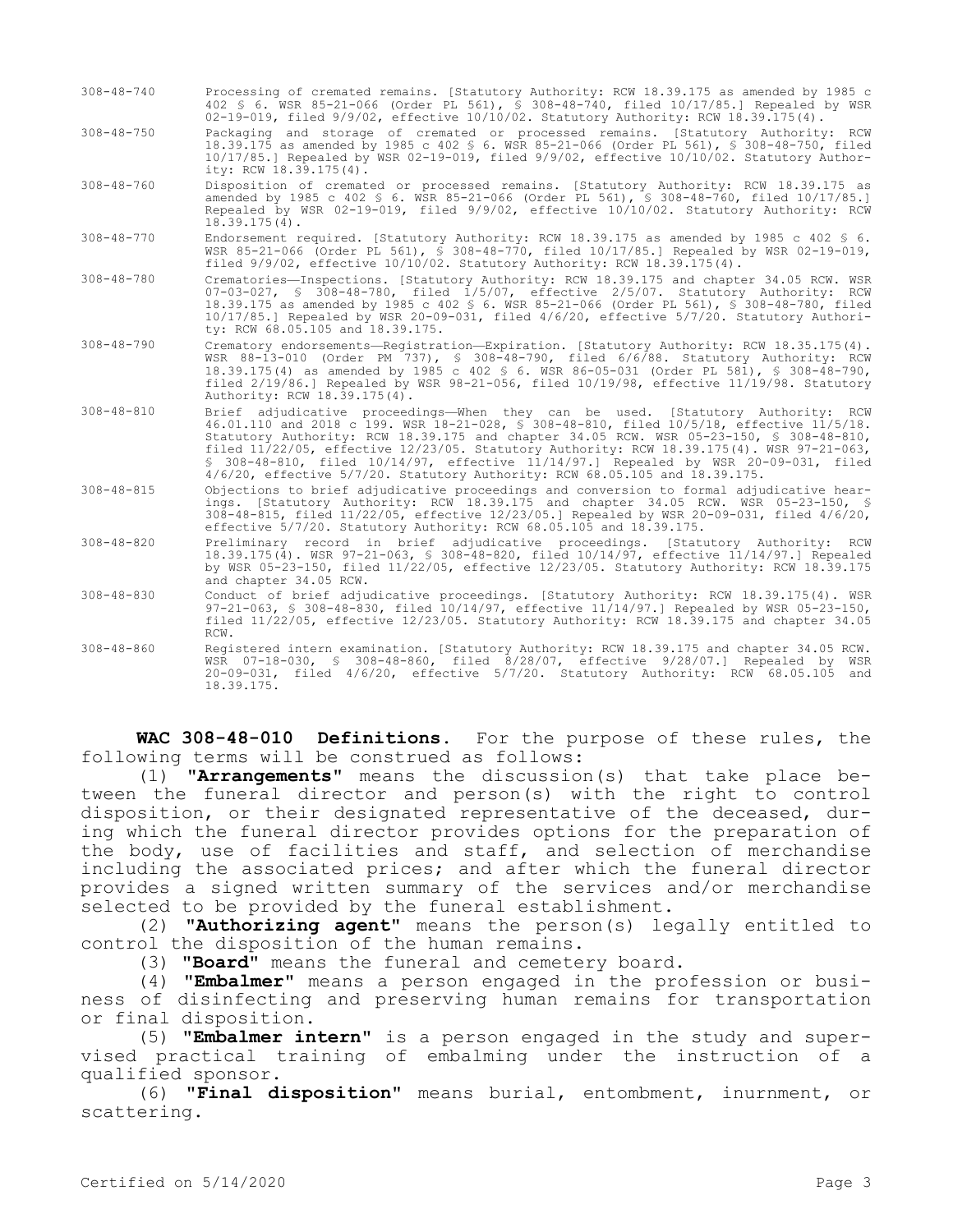(7) **"Funeral director"** means a person engaged in the profession or business of providing for the care, shelter, transportation, and arrangements for the disposition of human remains that may include arranging and directing funeral, memorial, or other services.

(8) **"Funeral director intern"** is a person engaged in the study and supervised practical training of funeral directing under the instruction of a qualified sponsor.

(9) **"Funeral establishment"** means a place of business licensed in accordance with RCW 18.39.145, that provides for any aspect of the care, shelter, transportation, embalming, preparation, and arrangements for the disposition of human remains and includes all areas of such entity and all equipment, instruments, and supplies used in the care, shelter, transportation, preparation, and embalming of human remains.

(10) **"Internship"** means a course of required practical training, for a specified period of time, as a prerequisite for obtaining a license to practice the profession of funeral directing or embalming.

[Statutory Authority: RCW 68.05.105 and 18.39.175. WSR 20-09-031, § 308-48-010, filed 4/6/20, effective 5/7/20. Statutory Authority: RCW 18.39.175 and chapter 34.05 RCW. WSR 09-06-043, § 308-48-010, filed 2/25/09, effective 3/28/09; WSR 07-18-030, § 308-48-010, filed 8/28/07, effective 9/28/07; WSR 07-03-027, \$ 308-48-010, filed 1/5/07,<br>effective 2/5/07. Statutory Authority: RCW 18.39.175(4). WSR effective 2/5/07. Statutory Authority: RCW 18.39.175(4). WSR<br>02-19-019. § 308-48-010. filed 9/9/02. effective 10/10/02: WSR 02-19-019, § 308-48-010, filed  $9/9/02$ , effective  $10/10/02$ ; 86-15-022 (Order PM 604), § 308-48-010, filed 7/11/86. Statutory Authority: RCW 18.39.175. WSR 83-04-020 (Order PL 419), § 308-48-010, filed 1/26/83; Rule 1, filed 9/17/64.]

**WAC 308-48-015 Retired status certificate of registration.** Any individual who has been issued a license, in accordance with chapter 18.39 RCW, as a funeral director and/or embalmer having reached at least the age of sixty-two and having discontinued active practice may be eligible to obtain a "retired certificate of registration." If granted, further certificate of registration renewal fees and continuing education are waived. For the purpose of this provision, active practice has the same meaning as funeral director and/or embalmer under RCW 18.39.010 (3) and (4).

(1) Applications. Those persons wishing to obtain the status of a retired registration shall complete an application form, as provided by the board. The retired status would become effective upon the filing of a complete application.

(2) Privileges. In addition to the waiver of the renewal fee and continuing education, a retired registrant is permitted to:

(a) Retain and display the board-issued wall certificate of registration;

(b) Use the title funeral director and/or embalmer, provided that it is supplemented by the term "retired";

(c) Offer consultant services relative to funeral directing and embalming;

(d) Provide references for persons seeking licensure under 18.39 RCW;

(e) Serve as a volunteer in an instructional capacity on funeral directing and/or embalming topics; and

(f) Provide services as a technical expert before a court, or in preparation for pending litigation, on matters directly related to fu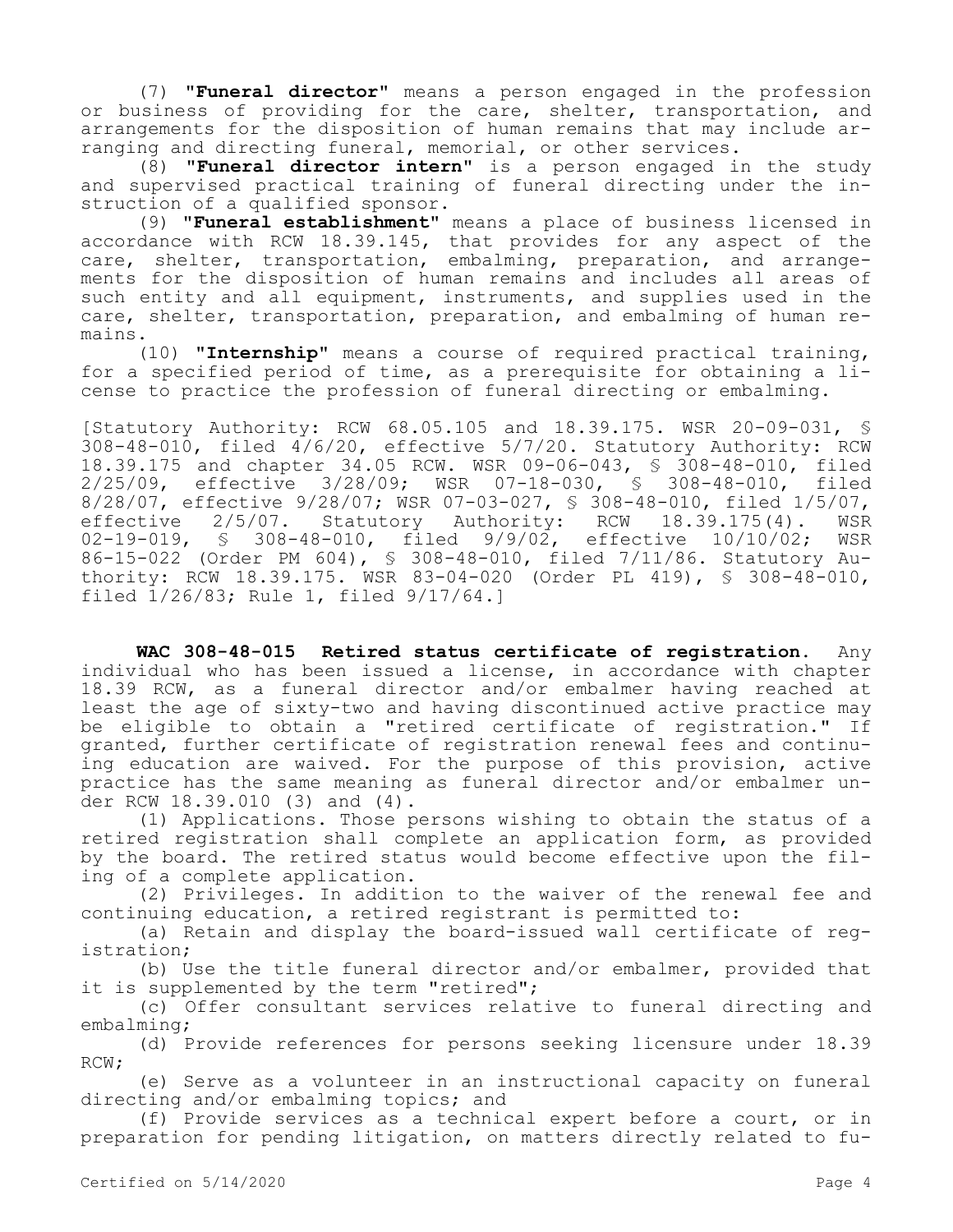neral directing and/or embalming work performed by the registrant prior to being granted a retired registration.

(3) Restrictions. A retired registrant is not permitted to: Perform any duties of a funeral director and/or embalmer on a full-time, part-time or occasional basis.

(4) Certificate of registration reinstatement. A retired registrant, upon written request to the board and payment of the current renewal fee, may resume active practice as a funeral director and/or embalmer. At that time, the retired registrant shall be removed from retired status and placed on valid/active status in the records of the board.

(5) Exemptions. Under no circumstances shall a registrant be eligible for a retired certificate of registration if their license(s) has been revoked, surrendered, or in any way permanently terminated by the board under chapter 18.39 RCW. Registrants who are suspended from practice and/or who are subject to terms of a board order at the time they reach age sixty-two, shall not be eligible for a retired registration until such time that the board has removed the restricting conditions.

[Statutory Authority: RCW 68.05.105 and 18.39.175. WSR 20-09-031, §  $308-48-015$ , filed  $4/6/20$ , effective  $5/7/20$ . Statutory Authority: RCW 18.39.175 and chapter 34.05 RCW. WSR 09-06-043, § 308-48-015, filed 2/25/09, effective 3/28/09.]

**WAC 308-48-030 Care of human remains.** (1) Funeral establishments, funeral directors, embalmers, interns, employees or agents while providing for the care and handling of human remains shall:

(a) Comply with all applicable Washington state laws, rules and regulations related to health or the handling, transportation or disposition of human remains. This rule includes compliance with OSHA/ WISHA standards specifically defined in OSHA 29 C.F.R. 1910.1030 with regard to the handling of human remains and infectious materials.

(b) Not perform any act which will tend to affect adversely the dignity, individual integrity or the respectful and reverential handling and burial or other lawful disposition of human remains.

(c) Upon receipt of the human remains, obtain the identity of the human remains as established by the institution, agency, or individual releasing the remains and place an identification bracelet or tag on the ankle or wrist of the remains. In the case of a remains that must be placed in a protective pouch due to the condition of the remains, an identification bracelet or tag should be placed inside the pouch and a second bracelet or tag attached to the exterior of the pouch.

(d) Follow the directions of the individual or individuals that has/have the right to control the disposition of the human remains.

(e) Record and maintain the following information:

(i) Name of deceased;

(ii) Date of death;

(iii) Place of death;

(iv) Name and relationship of person(s) having the right to control the disposition;

(v) Date and time of receipt of remains;

(vi) Date and time of refrigeration and/or embalming;

(vii) Date and time of removal of remains from refrigeration;

(viii) Method, date and location of disposition.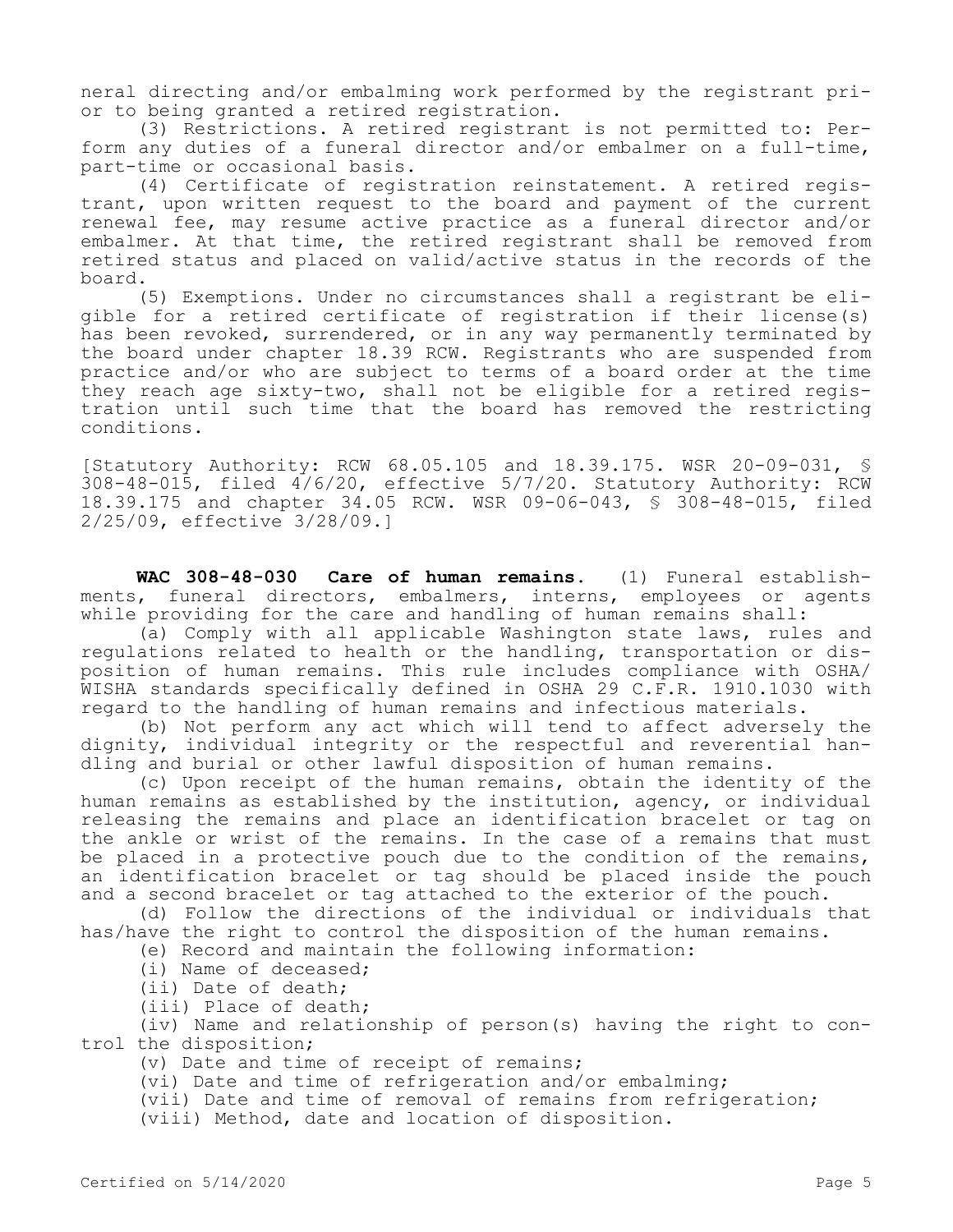(f) Not separate any organs, viscera or appendages of a human remains from any other portion of the remains for a separate or different disposition.

(g) Provide refrigerated holding of a human remains for which embalming has not been authorized. In addition to these regulations, the handling and refrigeration of human remains shall be governed by chapter 246-500 WAC.

(2) The care and preparation for burial or other disposition of all human remains shall be private. No one shall be allowed in the embalming or preparation rooms while a human remains is being embalmed or during the course of an autopsy except the licensee, their licensed employees, and public officials in the discharge of their duties. This rule shall not apply to medical personnel employed in a situation requiring medical expertise or those authorized to be present by the decedent's next of kin.

(3) Every licensee shall provide a written itemization of any property, money, jewelry, possessions or other items found on a human remains in the licensee's care, custody or control to the decedent's next of kin or the proper authorities.

[Statutory Authority: RCW 68.05.105 and 18.39.175. WSR 20-09-031, § 308-48-030, filed 4/6/20, effective 5/7/20. Statutory Authority: RCW 18.39.175 and chapter 34.05 RCW. WSR 07-03-027, § 308-48-030, filed 1/5/07, effective 2/5/07. Statutory Authority: RCW 18.39.175(4). WSR 97-21-061, § 308-48-030, filed 10/14/97, effective 11/14/97. Statutory Authority: RCW 18.39.157(4) [18.39.175(4)]. WSR 88-08-015 (Order PM 716), § 308-48-030, filed 3/28/88. Statutory Authority: RCW 18.39.175. WSR 83-04-020 (Order PL 419), § 308-48-030, filed 1/26/83; Rule 3, filed 9/17/64.]

**WAC 308-48-031 Funeral establishment facility, equipment, and embalming and preparation room standards.** A funeral establishment or branch establishment shall:

(1) Have an exclusive area/office at an identified location for conducting the business which is accessible to the public.

(2) Provide private and secure area(s) for holding human remains which will include:

(a) A mechanically or commercially acceptable refrigerated holding area of adequate capacity for unembalmed remains with a maximum temperature of 48 degrees Fahrenheit or as determined by chapter 246-500 WAC;

(b) A sink with hot and cold running water;

(c) Covered receptacles for soiled linens, bandages, refuse and other waste materials which meet OSHA, WISHA, department of health and any other applicable regulations;

(d) Adequate chemicals for the disinfection of human remains and the equipment used in handling and caring for human remains;

(e) Chemical storage that meets OSHA, WISHA, department of health and any other applicable regulations.

(3) Provide rest rooms that are available for staff and the public.

(4) In the case where the holding of human remains is not provided at this facility, provide the identification of the facility upon request to the board and the individual or individuals that has/have the right to control the disposition of the human remains where this establishment or branch provides for the holding and/or preparation of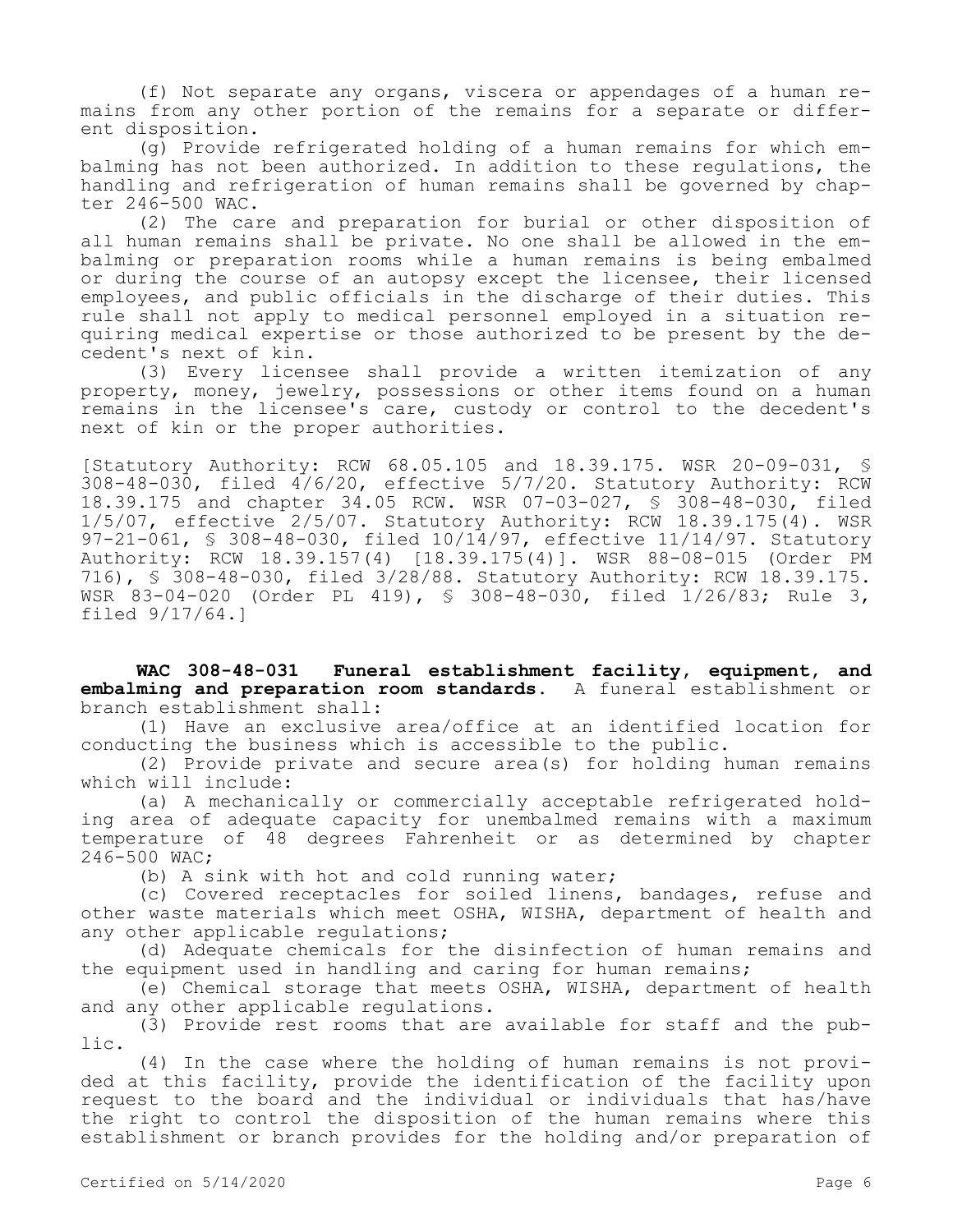the human remains entrusted to its care (this off-site facility must meet the requirements of subsection (2) of this section).

(5) Provide for the privacy of uncasketed human remains in vehicles used for transportation of the remains by screening, curtains, or adequately tinted windows.

(6) Provide a room used exclusively for embalming human remains if embalming is performed at the establishment or branch. Such room shall be maintained and kept in a clean sanitary condition. Every embalming and preparation room shall be constructed, equipped, and maintained as follows:

(a) The surfaces of the floor, walls, and ceiling shall be covered with tile or other hard, smooth, impervious washable material.

(b) The room shall be adequately lighted and adequately ventilated. The ventilation shall be provided by an exhaust fan and shall comply with OSHA/WISHA standards.

(c) The room shall be equipped and provided with hot and cold running water, a utility sink, and cabinets, closets or shelves for instruments and supplies.

(d) The room shall be equipped with adequate sewage and waste disposal and drainage facilities and systems and comply with OSHA/ WISHA standards.

(e) The doors shall be tight closing and rigid and any windows of the room shall be so maintained as to obstruct any view into such room. The room's entry door(s) must be labeled "Private" or "Authorized Entry Only," and must be locked at all times.

(f) The embalming or preparation table shall be nonporous.

(g) The room shall be equipped with proper and convenient covered receptacles for biohazard refuse.

[Statutory Authority: RCW 68.05.105 and 18.39.175. WSR 20-09-031, § 308-48-031, filed 4/6/20, effective 5/7/20. Statutory Authority: RCW 18.39.175 and chapter 34.05 RCW. WSR 07-03-027, § 308-48-031, filed 1/5/07, effective 2/5/07. Statutory Authority: RCW 18.39.175(4). WSR 02-19-019, § 308-48-031, filed 9/9/02, effective 10/10/02; WSR 97-21-060, § 308-48-031, filed 10/14/97, effective 11/14/97. Statutory Authority: RCW 18.39.157(4) [18.39.175(4)]. WSR 88-08-015 (Order PM 716), § 308-48-031, filed 3/28/88.]

**WAC 308-48-040 Control of human remains.** No licensee will, directly or indirectly, assume control of any human remains without having first obtained authority from the person(s) having the right to control the disposition of the human remains under RCW 68.50.160, as to matters relating to the preparation, handling and final disposition of the human remains (including steps in preparation, autopsy, embalming, dressing, viewing, videotaping, photographing, funeral, disposition merchandise, and disposition arrangements).

[Statutory Authority: RCW 68.05.105 and 18.39.175. WSR 20-09-031, § 308-48-040, filed 4/6/20, effective 5/7/20. Statutory Authority: RCW 18.39.175 and chapter 34.05 RCW. WSR 07-03-027, § 308-48-040, filed 1/5/07, effective 2/5/07. Statutory Authority: RCW 18.39.175(4). WSR 02-19-019, § 308-48-040, filed 9/9/02, effective 10/10/02; Rule 4, filed 9/17/64.]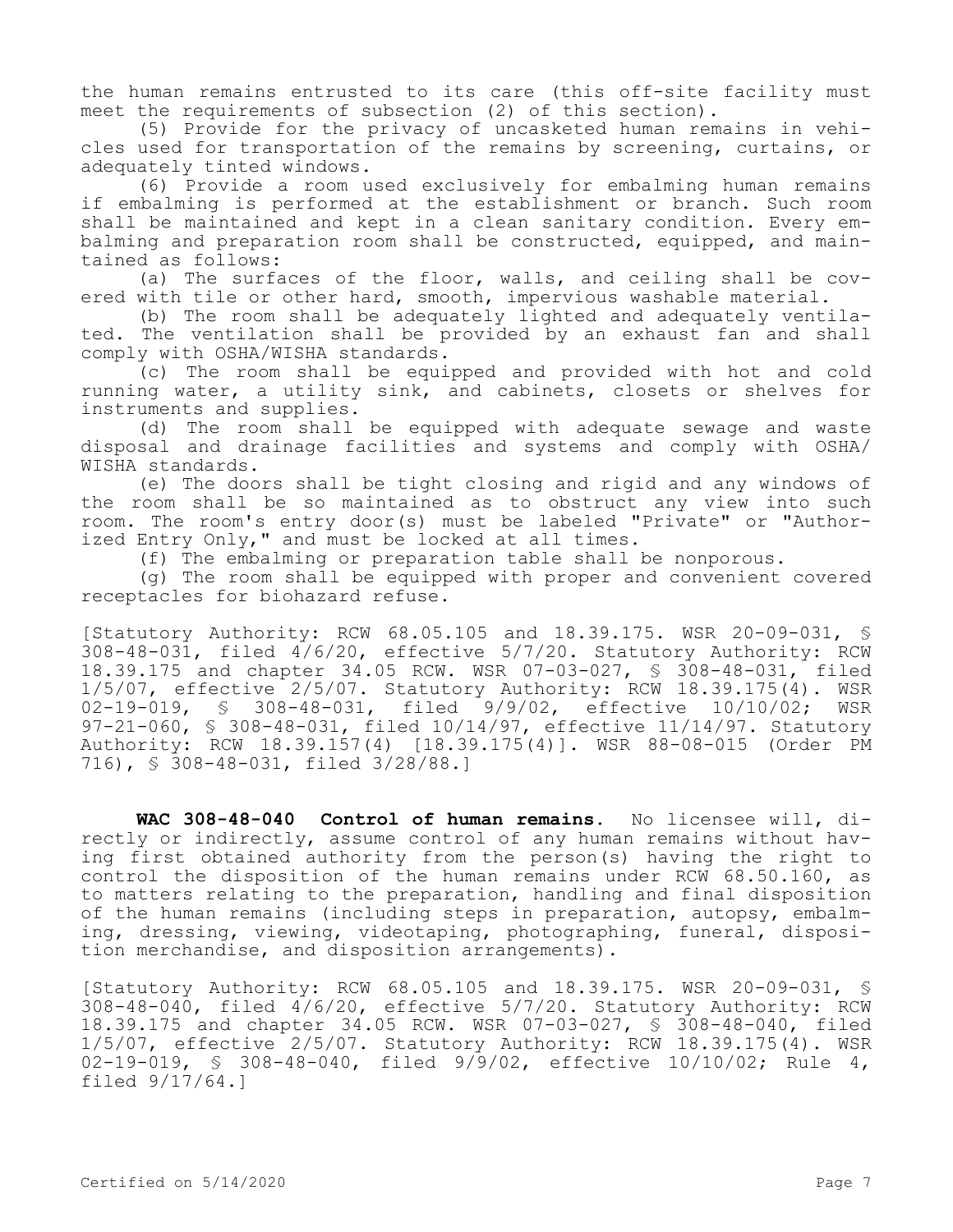**WAC 308-48-050 Confidentiality.** No licensee will divulge any information as to illness, cause of death, financial affairs or transactions, and any other information customarily considered confidential, obtained while serving in such licensed capacity.

[Statutory Authority: RCW 68.05.105 and 18.39.175. WSR 20-09-031, §  $308-48-050$ , filed  $4/6/20$ , effective  $5/7/20$ . Statutory Authority: RCW 18.39.175(4). WSR 02-19-019, § 308-48-050, filed 9/9/02, effective 10/10/02; Rule 5, filed 9/17/64.]

**WAC 308-48-060 Against concealment of crime.** (1) No licensee will remove, embalm, or perform other preparation of a human remains when they have information indicating crime or violence in connection with the cause of death, until permission is obtained from a coroner, medical examiner or other qualified official.

(2) Any licensee having or obtaining, as a result of providing services, any information in relation to a possible crime must communicate such information to a properly qualified official.

(3) No licensee will perform any act knowing that it will conceal evidence of crime.

[Statutory Authority: RCW 68.05.105 and 18.39.175. WSR 20-09-031, § 308-48-060, filed 4/6/20, effective 5/7/20. Statutory Authority: RCW 18.39.175(4). WSR 02-19-019, § 308-48-060, filed 9/9/02, effective 10/10/02; WSR 86-15-022 (Order PM 604), § 308-48-060, filed 7/11/86; Rule 6, filed 9/17/64.]

**WAC 308-48-075 Display of licenses.** (1) A licensee must display a license in each location where they are employed.

(2) If licensed work is provided by an agent at the funeral establishment or branch, a copy of the license will be displayed in each location where the licensed work occurs.

[Statutory Authority: RCW 68.05.105 and 18.39.175. WSR 20-09-031, § 308-48-075, filed 4/6/20, effective 5/7/20. Statutory Authority: RCW 18.39.175(4). WSR 87-11-063 (Order PM 652), § 308-48-075, filed 5/20/87.]

**WAC 308-48-080 Improper use of license.** No licensee shall lend, place, permit or authorize the placement of their license in any establishment or place of business unless the licensee is an owner, part owner or bona fide employee of such place of business, nor shall a funeral establishment or place of business to pretend or represent that it is legally qualified to perform funeral directing or embalming by any such improper use of their license.

[Statutory Authority: RCW 68.05.105 and 18.39.175. WSR 20-09-031, §  $308-48-080$ , filed  $4/6/20$ , effective  $5/7/20$ . Statutory Authority: RCW 18.39.175 and chapter 34.05 RCW. WSR 07-03-027, § 308-48-080, filed 1/5/07, effective 2/5/07; Rule 8, filed 9/17/64.]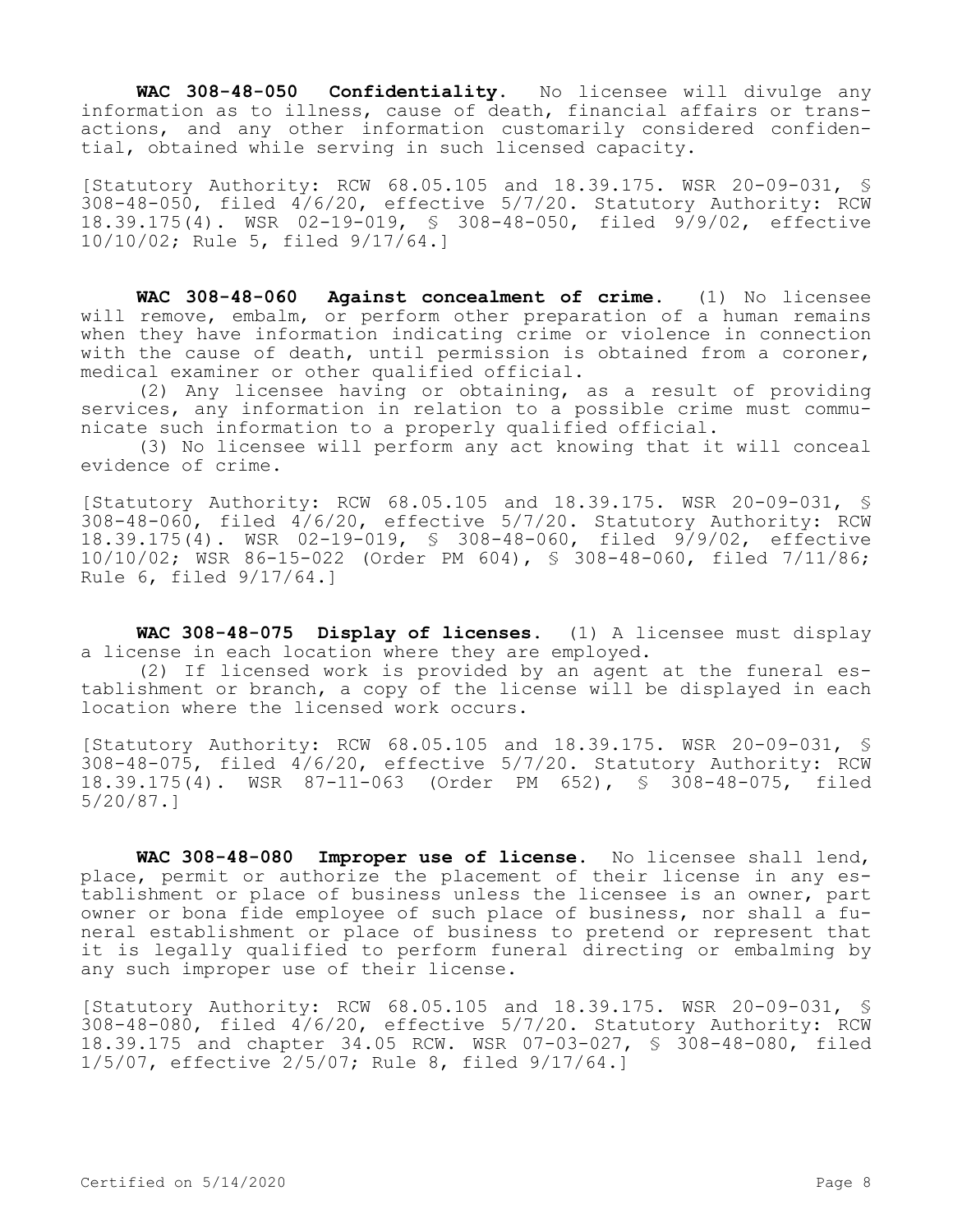**WAC 308-48-085 Funeral establishments and branch establishments —Inspections.** (1) Funeral establishments and branch establishments licensed under the provisions of chapter 18.39 RCW will be inspected at least once each year by the duly appointed department inspector.

(2) Inspections shall cover compliance with applicable statutes and rules. Funeral establishments and branch establishments will be open for inspection during normal business hours. If the establishment or branch establishment is not open, the ownership must identify someone to the department that can open the establishment or branch establishment for an unannounced inspection, or provide a method of access to the inspector.

[Statutory Authority: RCW 68.05.105 and 18.39.175. WSR 20-09-031, §  $308-48-085$ , filed  $4/6/20$ , effective  $5/7/20$ . Statutory Authority: RCW 18.39.175(4). WSR 02-19-019, § 308-48-085, filed 9/9/02, effective 10/10/02. Statutory Authority: RCW 18.39.157(4) [18.39.175(4)]. WSR 88-08-015 (Order PM 716), § 308-48-085, filed 3/28/88; Order PL 273, § 308-48-085, filed 8/1/77.]

**WAC 308-48-132 Funeral director licensure requirements.** An applicant for a license as a funeral director shall meet the following requirements:

(1) Be at least eighteen years of age;

(2) Complete the following education requirements at an accredited institution approved by the board:

(a) Obtain an associate of arts degree in mortuary science; or

(b) Complete two years of college course work as follows:

(i) Obtain sixty semester credits or ninety quarter credits of college-level instruction with a minimum 2.0 grade point, or a grade of C or better, in courses listed in (b)(ii) of this subsection.

(ii) Credits shall include one course in psychology, one in mathematics, two courses in English composition, two courses in social science, and three courses selected from the following subjects: Behavioral sciences, public speaking, counseling, business administration and management, computer science, and first aid.

(3) Complete a one-year internship with a licensed funeral director; and

(4) Pass an examination in the funeral arts and an examination in the laws of this state pertaining to the handling, care, transportation, and disposition of human remains and the contents of chapter 18.39 RCW.

(5) An applicant's military training or experience may satisfy some or all of the education and training requirements for licensure as determined by the board on a case-by-case basis.

[Statutory Authority: RCW 68.05.105 and 18.39.175. WSR 20-09-031, § 308-48-132, filed 4/6/20, effective 5/7/20.]

**WAC 308-48-135 Embalmer licensure requirements.** An applicant for a license as an embalmer must meet the following requirements:

(1) Be at least eighteen years of age.

(2)(a) Obtain an associate of arts degree in mortuary science; or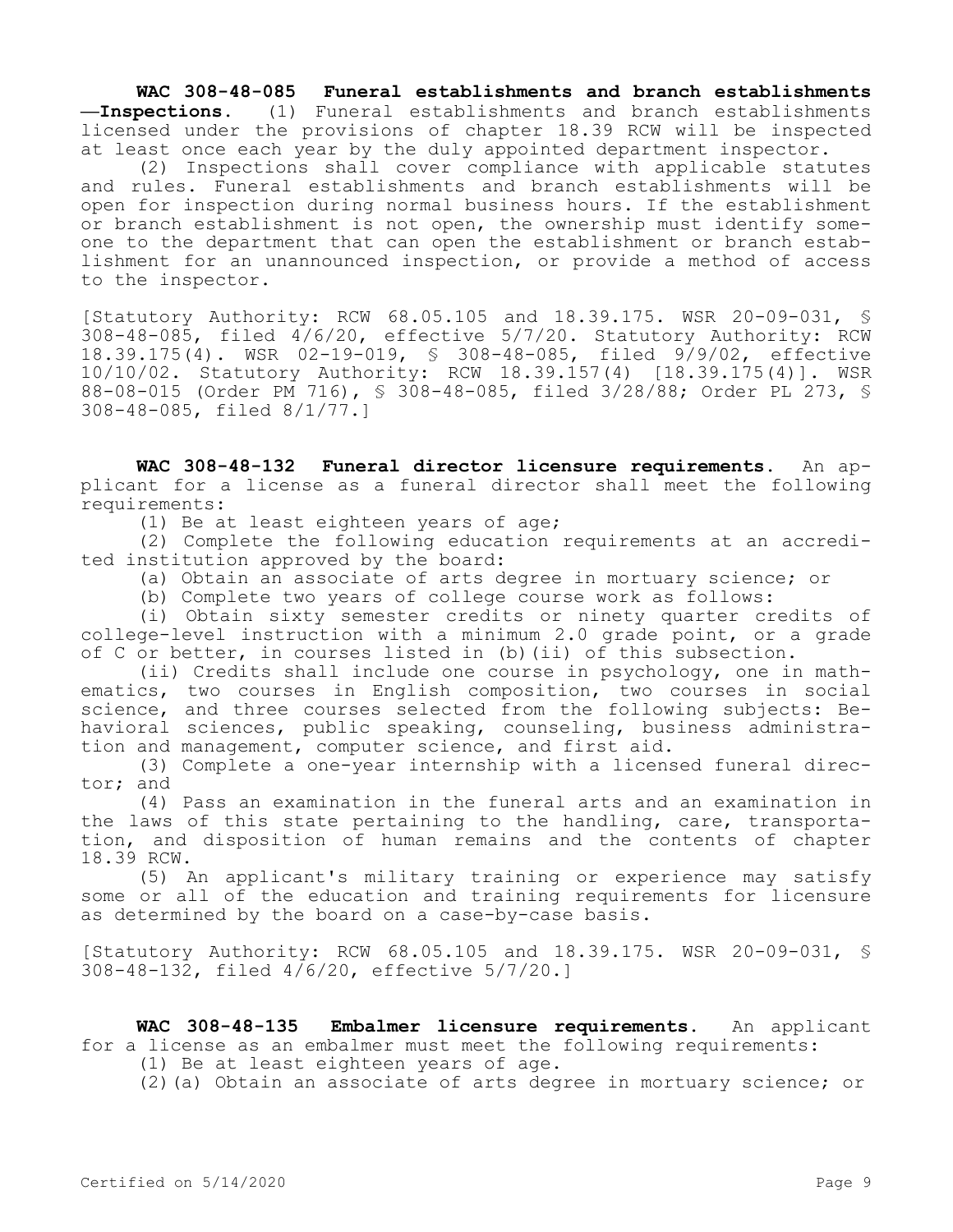(b) Complete a course of instruction in an accredited mortuary science college program and other college courses that total sixty semester hours or ninety quarter hours.

(3) Complete a two-year internship under a licensed embalmer.

(4) Pass an examination in the funeral sciences and an examination in the laws of this state pertaining to the handling, care, transportation, and disposition of human remains, and the contents of chapter 18.39 RCW.

(5) An applicant's military training or experience may satisfy some or all of the education and training requirements for licensure as determined by the board on a case-by-case basis.

[Statutory Authority: RCW 68.05.105 and 18.39.175. WSR 20-09-031, § 308-48-135, filed 4/6/20, effective 5/7/20.]

**WAC 308-48-141 Application for examination and reciprocity.** (1) Applicants for initial licensing as a funeral director or embalmer must submit:

(a) An application on a form prescribed by the board.

(b) Official sealed college transcripts.

(c) Official national board or other state board examination scores.

(d) A nonrefundable application fee as defined in WAC 308-48-800.

(2) Applicants seeking reciprocity must submit:

(a) An application on a form prescribed by the board.

(b) Official verification of out-of-state licensure from the outof-state licensing board.

(c) Official sealed college transcripts, if licensed in another state for a period of less than five years.

(d) A nonrefundable application fee as defined in WAC 308-48-800.

[Statutory Authority: RCW 18.39.050, 18.39.175, 43.24.086 and chapter 34.05 RCW. WSR 09-17-116, § 308-48-141, filed 8/18/09, effective 9/18/09.]

**WAC 308-48-142 Licensing examination.** (1) The board adopts the national examination and grading procedure of the International Conference of Funeral Service Examining Boards (ICFSEB).

(2) All applicants must pass a state law examination. In addition, applicants for funeral director licensing are required to pass an examination in funeral arts. Applicants for embalmer licensing must pass an examination in funeral sciences.

(3) Examination fees must be paid to and collected by the ICFSEB directly.

[Statutory Authority: RCW 18.39.050, 18.39.175, 43.24.086 and chapter 34.05 RCW. WSR 09-17-116, § 308-48-142, filed 8/18/09, effective 9/18/09.]

**WAC 308-48-145 Approval of embalming schools and accrediting associations.** (1) The board adopts the standards of the American Board of Funeral Service Education, Inc., in approving courses of instruction in embalming schools, pursuant to RCW 18.39.035(2). The board ap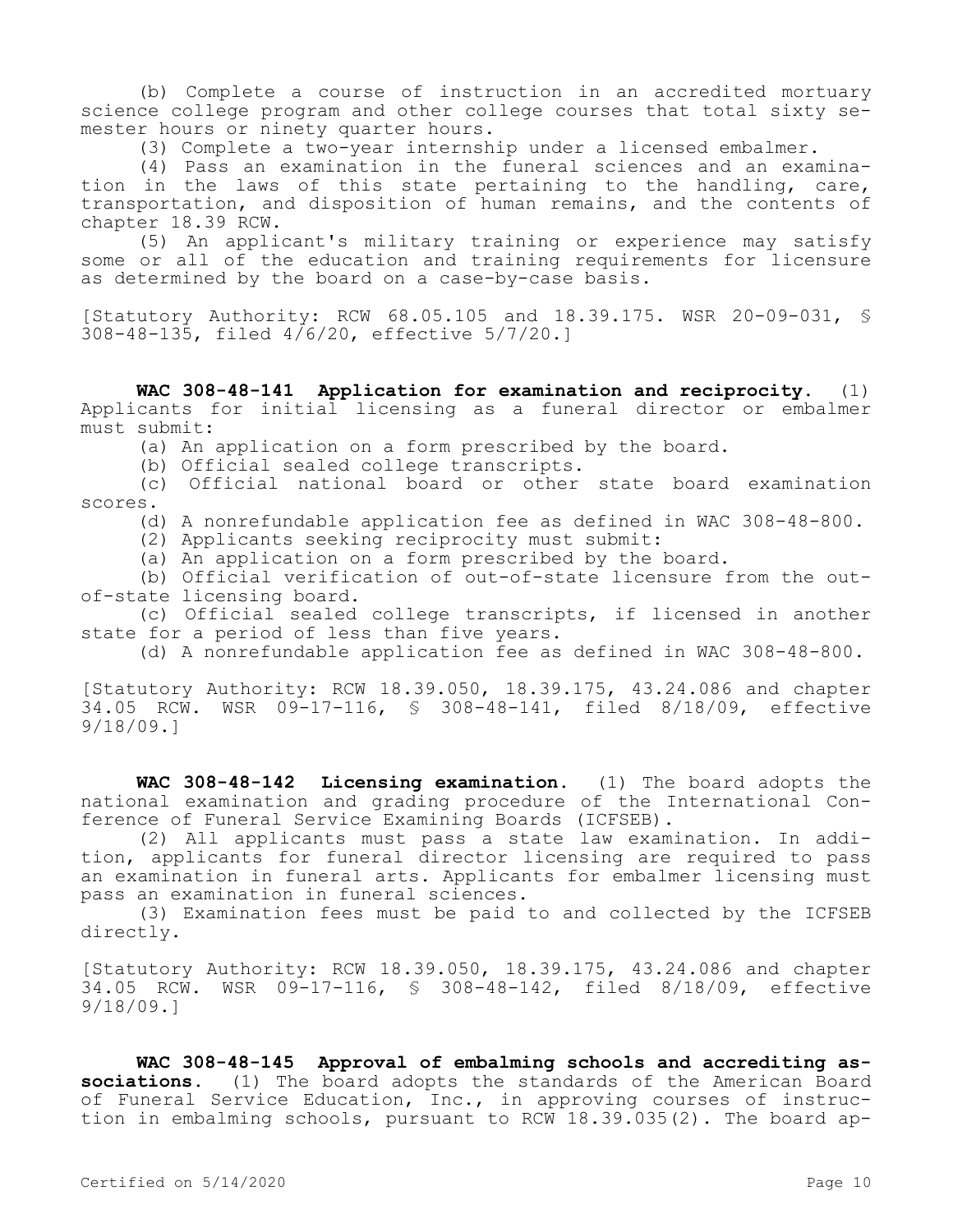proves all schools accredited by, and in good standing with, the American Board of Funeral Service Education, Inc.

(2) The board approves associations accrediting schools, colleges or universities providing a two-year college course pursuant to RCW 18.39.045. The board approves of accrediting groups recognized by the Council for Higher Education Accreditation. The board adopts the standards of the Council for Higher Education Accreditation.

The board may approve other accrediting associations which meet the board's standards. It is the responsibility of an association to apply for approval and of an applicant to ascertain whether or not a school, college or university has been accredited by an association approved by the board.

[Statutory Authority: RCW 18.39.175(4). WSR 02-19-019, § 308-48-145, filed 9/9/02, effective 10/10/02. Statutory Authority: RCW 18.39.175(4), 18.39.035(2) and 18.39.045. WSR 84-11-059 (Order PL 468), § 308-48-145, filed 5/18/84.]

**WAC 308-48-150 Course of training—Funeral director intern.** (1) For the purposes of RCW 18.39.035, the term "one year course of training" shall include assisting a licensed funeral director in coordinating all aspects of at least twenty-five arrangements for funeral, memorial and/or final disposition services for human remains.

(2) The term "one year" shall consist of at least eighteen hundred hours of employment and cannot be completed in a period of time less than one calendar year.

(3) Registered funeral director interns shall provide a quarterly report to the board on a form supplied by the board containing information relating to the arrangements, services, final dispositions, and other duties of a funeral director the intern has assisted with or performed during the required term of internship.

(4) Licensed sponsors shall provide a quarterly report to the board on a form supplied by the board showing the progress of the intern toward the skill level required to work independently.

[Statutory Authority: RCW 18.39.175 and chapter 34.05 RCW. WSR 07-18-030, § 308-48-150, filed 8/28/07, effective 9/28/07; WSR 07-03-027, § 308-48-150, filed 1/5/07, effective 2/5/07. Statutory Authority: RCW 18.39.175(4). WSR 97-21-062, § 308-48-150, filed 10/14/97, effective 11/14/97; WSR 86-15-022 (Order PM 604), § 308-48-150, filed 7/11/86; Order PL-259, § 308-48-150, filed 12/7/76; Order PL 122, § 308-48-150, filed 5/9/72.]

**WAC 308-48-160 Course of training—Embalmer interns.** (1) For the purposes of RCW 18.39.035, the term "two year course of training" shall include the embalming of at least twenty-five human remains under the supervision of a licensed embalmer.

(2) The term "two year" shall consist of at least thirty-six hundred hours of employment and cannot be completed in a period of time less than two calendar years.

(3) Registered embalmer interns shall provide a quarterly report to the board on a form supplied by the board containing information relating to the embalmings the intern has assisted with or performed during the required term of internship.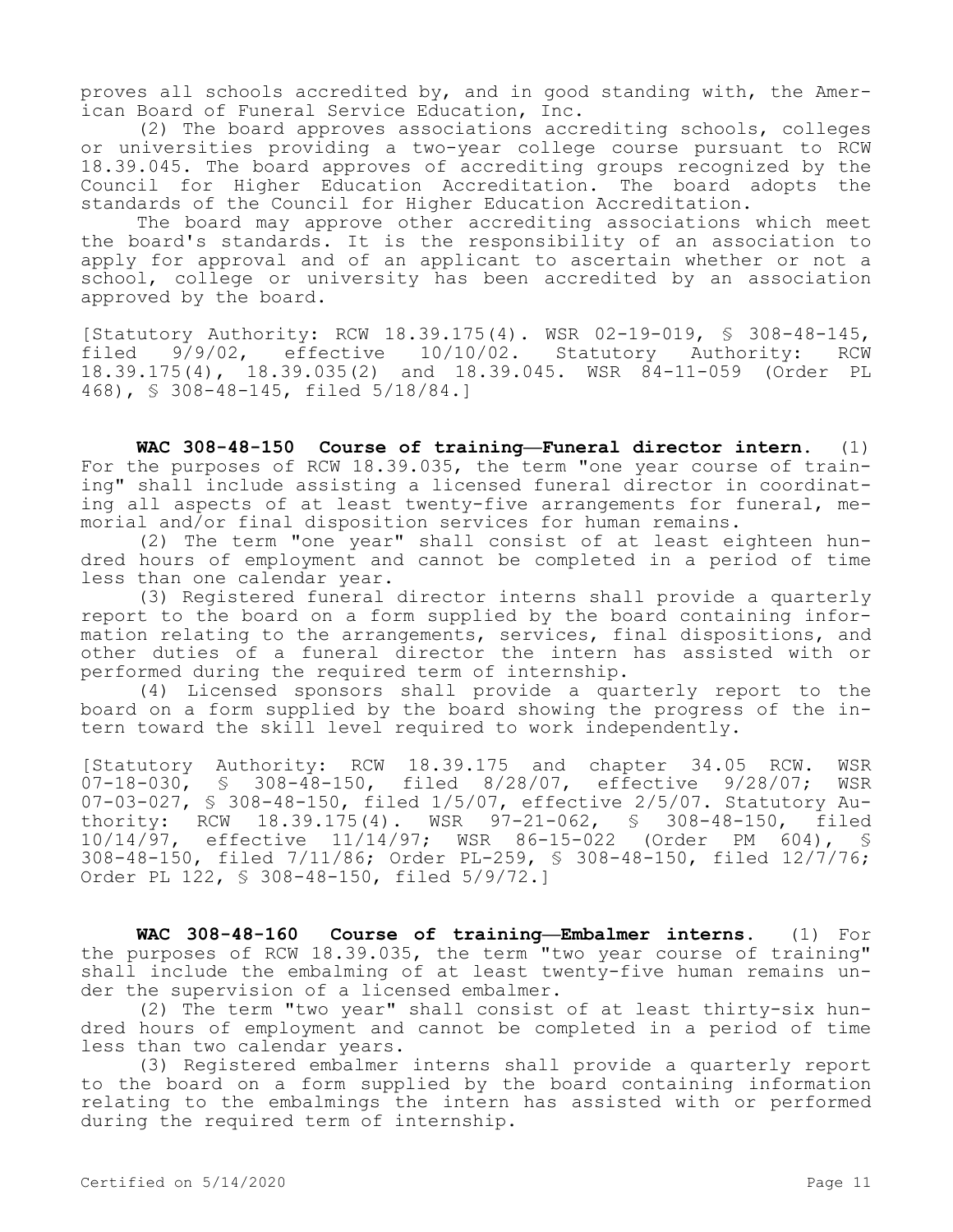(4) Licensed sponsors shall provide a quarterly report to the board on a form supplied by the board showing the progress of the intern toward the skill level required to work independently.

[Statutory Authority: RCW 68.05.105 and 18.39.175. WSR 20-09-031, § 308-48-160, filed 4/6/20, effective 5/7/20. Statutory Authority: RCW 18.39.175 and chapter 34.05 RCW. WSR 07-18-030, § 308-48-160, filed 8/28/07, effective 9/28/07; WSR 07-03-027, § 308-48-160, filed 1/5/07, effective 2/5/07. Statutory Authority: RCW 18.39.175(4). WSR 97-21-062, § 308-48-160, filed 10/14/97, effective 11/14/97; WSR 86-15-022 (Order PM 604), § 308-48-160, filed 7/11/86; Order PL-259, § 308-48-160, filed 12/7/76; Order PL 122, § 308-48-160, filed 5/9/72.]

**WAC 308-48-180 Renewal of licenses—Funeral directors, embalmers, funeral director interns and embalmer interns.** (1) The annual license renewal date for embalmers, funeral directors and interns is the licensee's birth date. Individuals making application and fulfilling requirements for initial license and examination will be issued a license, which will expire on their next birth date.

(2) All licensees, with the exception of academic intern, must renew annually.

(3) Before the expiration date of the license, the director will mail a notice of renewal. The licensee must return such notice along with current renewal fees prior to the expiration of the license. Failure to renew the license prior to the expiration date will require payment of a late fee.

[Statutory Authority: RCW 68.05.105 and 18.39.175. WSR 20-09-031, § 308-48-180, filed 4/6/20, effective 5/7/20. Statutory Authority: RCW 18.39.175 and chapter 34.05 RCW. WSR 07-03-027, § 308-48-180, filed 1/5/07, effective 2/5/07. Statutory Authority: RCW 18.39.175(4). WSR 02-19-019, § 308-48-180, filed 9/9/02, effective 10/10/02; Order PL 207, § 308-48-180, filed 11/5/75; Order PL 171, § 308-48-180, filed 5/20/74.]

**WAC 308-48-200 Report of internship registration, termination, transfer and credit.** (1) The responsibility for notifying the director, department of licensing of internship registration and termination rests with the licensee sponsor. In order to protect the status of the intern in cases where the employing licensee fails to initiate the required report of registration or termination, the affected intern should initiate and ensure submission of same. The notification shall be certified by signature of the sponsor.

(2) No credit for internship will be allowed for any period during which the intern is not registered pursuant to RCW 18.39.120. In the event an intern's sponsor dies or is otherwise incapable of certifying internship credit, such credit may be given by certification by another licensed funeral director or embalmer who has knowledge of the work performed and the credit due or by documentation or reasonable proof of such credit as determined by the board.

[Statutory Authority: RCW 68.05.105 and 18.39.175. WSR 20-09-031, § 308-48-200, filed 4/6/20, effective 5/7/20. Statutory Authority: RCW 18.39.175 and chapter 34.05 RCW. WSR 07-03-027, § 308-48-200, filed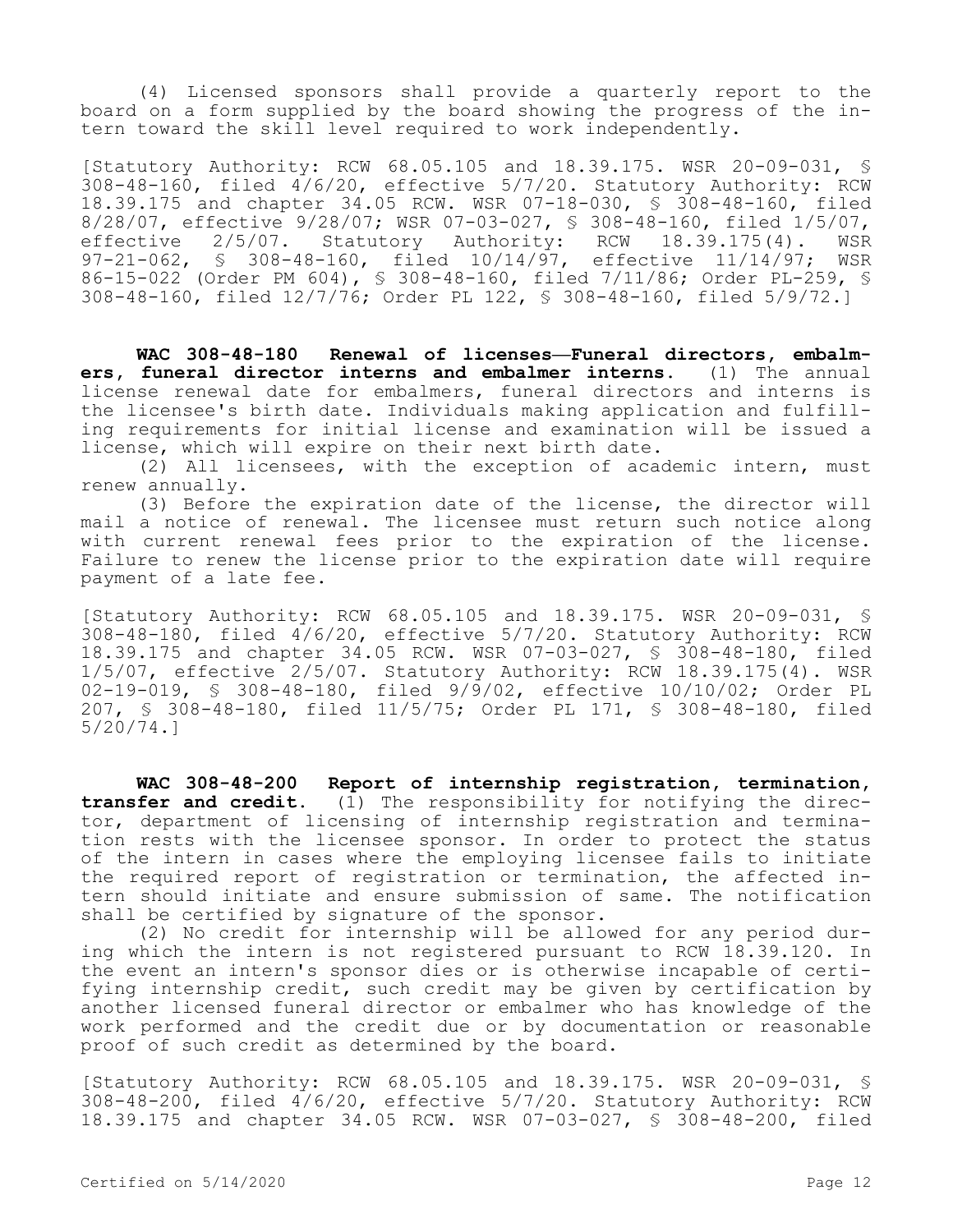1/5/07, effective 2/5/07. Statutory Authority: RCW 18.39.175(4). WSR 02-19-019, § 308-48-200, filed 9/9/02, effective 10/10/02. Statutory Authority: RCW 18.39.120 and 18.39.175. WSR 88-01-024 (Order PM 697), § 308-48-200, filed 12/9/87. Statutory Authority: RCW 18.39.175. WSR 83-04-020 (Order PL 419), § 308-48-200, filed 1/26/83; Order PL-249, § 308-48-200, filed 5/21/76.]

**WAC 308-48-205 Abandoned licensure applications.** If a licensing applicant fails to complete the licensing process and their records show no activity for six consecutive years, the board will consider the application abandoned. No activity includes, but is not limited to:

(1) Failure to submit the required documents within six consecutive years from the receipt of the most recent information submitted.

(2) Failure to provide the board with any written communication during six consecutive years indicating the applicant is attempting to complete the licensing process.

(3) If the application is considered abandoned, it may be archived or destroyed, and the applicant will be required to reapply for licensure and comply with the licensing requirements in effect at the time of reapplication.

[Statutory Authority: RCW 68.05.105 and 18.39.175. WSR 20-09-031, § 308-48-205, filed 4/6/20, effective 5/7/20.]

**WAC 308-48-210 Establishment licensure.** (1) Any provider of any aspect of the care, shelter, transportation, embalming, other preparation and arrangements for the disposition of human remains must be licensed as a funeral establishment. Establishments must obtain a funeral establishment or branch license for each location.

(2) The establishment license requirement does not apply to a facility whose sole function is to perform reduction of human remains.

(3) Branches of an establishment may operate under the general license of the establishment, pursuant to RCW 18.39.145 and 18.39.148 and the following terms and conditions:

(a) Branch(es) must operate under the same name as the establishment.

(b) Branch(es) must display a current branch license.

(c) Branch(es) must have a licensed funeral director in its employ and available to provide any services requiring the professional skills of a licensee.

(d) The failure of a branch to meet the standards of an establishment may result in cancellation of the establishment license, pursuant to RCW 18.39.148.

[Statutory Authority: RCW 68.05.105 and 18.39.175. WSR 20-09-031, § 308-48-210, filed 4/6/20, effective 5/7/20. Statutory Authority: RCW 18.39.175 and chapter 34.05 RCW. WSR 07-03-027, § 308-48-210, filed 1/5/07, effective 2/5/07. Statutory Authority: RCW 18.39.175(4). WSR 02-19-019, § 308-48-210, filed 9/9/02, effective 10/10/02; WSR 87-11-063 (Order PM 652), § 308-48-210, filed 5/20/87.]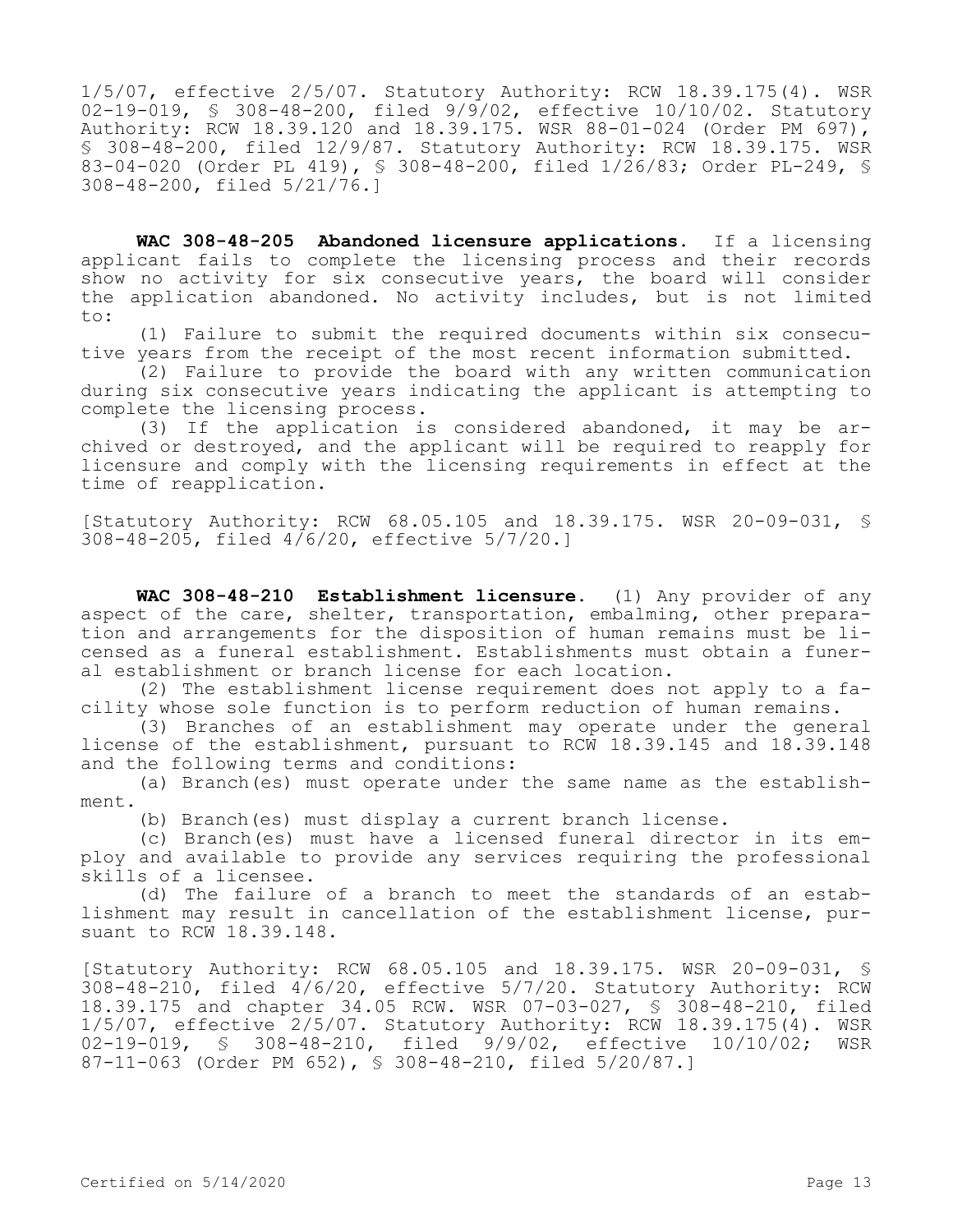**WAC 308-48-220 Designated funeral directors—Qualifications and responsibilities.** (1) For the purposes of RCW 18.39.145 each funeral establishment and branch establishment must employ a designated funeral director. The designated funeral director must:

(a) Have a minimum of one year of practical experience as a licensed funeral director in the state of Washington.

(b) Be involved in the execution of the daily activities of the business.

(c) Complete and submit the designated funeral director form when beginning and leaving the position of designated funeral director.

(2) The designated funeral director may be held responsible for the funeral establishment's compliance with state law or other regulation affecting the handling, custody, care, transportation, or disposition of human remains.

[Statutory Authority: RCW 68.05.105 and 18.39.175. WSR 20-09-031, § 308-48-220, filed 4/6/20, effective 5/7/20.]

**WAC 308-48-530 Continuing education requirements.** To meet the statutory continuing education requirement for renewing licenses for funeral directors, embalmers, funeral director interns and embalmer interns, the board requires the following:

(1) To maintain active practice, licensees must accumulate five hours of continuing education hours (CE) for the upcoming one year renewal period.

(a) The five hours of CE must include one hour of OSHA/WISHA training.

(b) Credits in excess of five hours cannot be carried forward to another renewal period.

(2) The CE accumulated is subject to audit by the board.

(3) Licensees are responsible to seek out qualifying CE that can be demonstrated to the board as relevant to professional development.

(a) Activities are not preapproved by the board.

(b) Activities must be relevant to the practice of funeral directing (for licensed funeral directors and funeral director interns) or embalming (for licensed embalmers and embalmer interns) and may include technical, ethical, or managerial content.

(c) All activities must have a clear purpose and objective that will maintain, improve, or expand skills and knowledge relevant to the practice of the profession(s).

(4) The board is the final authority with respect to claimed CE and the respective CE credit.

(5) The CE becomes eligible for credit upon completion of the given activity.

(6) Licensees must maintain the records of the CE and have the records available for inspection at their place of employment. The records must include the date of the activity, the provider's name, a description of activity and the number of CE hours.

(7) Licensees must keep their records for the cumulative time in the current renewal period plus the two years before the last renewal (three years total).

(8) By renewing a professional funeral director license, embalmer license, funeral director intern license or embalmer intern license, the licensee attests they have completed the required continuing education for that renewal period.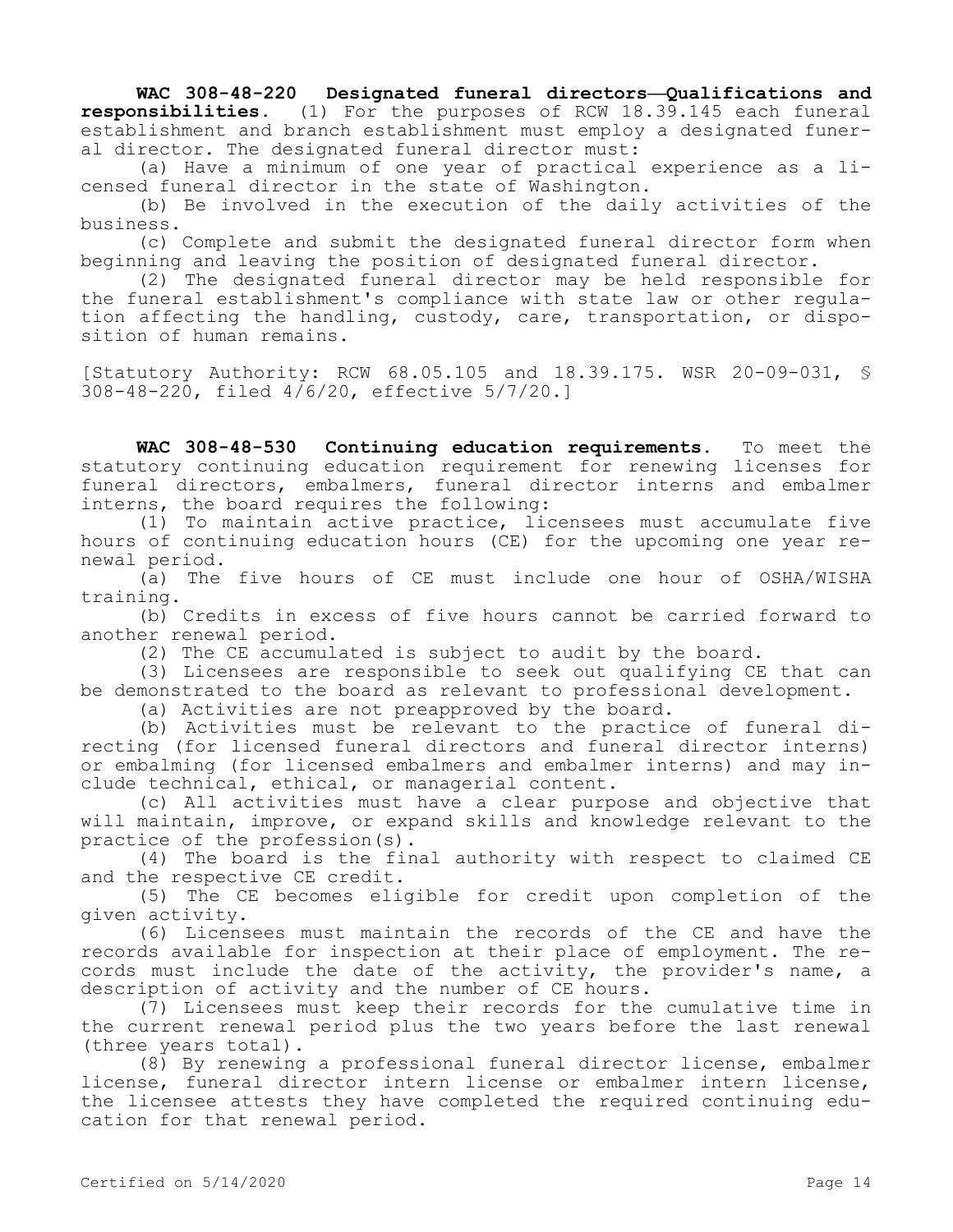(9) The board will audit a random sample of licensees yearly. If a licensee is selected for an audit, the board will provide instructions about how to respond.

(10) Licensees may face disciplinary action for failing to complete the continuing education requirement or falsifying CE records.

(11) If an audit disqualifies credits that a licensee reported to the board and results in them failing to complete the CE requirements, the board may require the shortage to be made up over a period of time established by the board.

[Statutory Authority: RCW 68.05.105 and 18.39.175. WSR 20-09-031, § 308-48-530, filed 4/6/20, effective 5/7/20. Statutory Authority: RCW 18.39.175 and chapter 34.05 RCW. WSR 07-03-027, § 308-48-530, filed 1/5/07, effective 2/5/07. Statutory Authority: 1984 c 279 § 53(b). WSR 85-01-077 (Order PL 504), § 308-48-530, filed 12/19/84.]

**WAC 308-48-540 Continuing education requirement to reinstate lapsed license.** Any person seeking to reinstate a license which has lapsed for less than one year must comply with the continuing education requirements for regular renewal of the license. Any person seeking to reinstate a license which has lapsed for one year or longer must present satisfactory evidence of having completed at least five hours of approved continuing education activities for the period prior to their reinstatement.

[Statutory Authority: RCW 68.05.105 and 18.39.175. WSR 20-09-031, § 308-48-540, filed 4/6/20, effective 5/7/20. Statutory Authority: RCW 18.39.175(7). WSR 90-24-056, § 308-48-540, filed 12/3/90, effective 1/3/91. Statutory Authority: 1984 c 279 § 53(b). WSR 85-01-077 (Order PL 504), § 308-48-540, filed 12/19/84.]

**WAC 308-48-570 Continuing education discretionary exception for emergency situation.** In emergency situations, such as personal or family sickness, the funeral and cemetery board may waive, for good cause shown, all or part of the continuing education requirement for a renewal period for an individual licensee. The board will require such verification of the emergency as is necessary to prove its existence.

[Statutory Authority: RCW 68.05.105 and 18.39.175. WSR 20-09-031, § 308-48-570, filed  $4/6/20$ , effective  $5/7/20$ . Statutory Authority: 1984 c 279 § 53(b). WSR 85-01-077 (Order PL 504), § 308-48-570, filed 12/19/84.]

**WAC 308-48-580 Transfer of ownership or control—New licenses required.** A new license must be obtained following the sale or transfer of ownership or a controlling interest in a cemetery authority, reduction facility, funeral establishment, or branch establishment. All licenses are nontransferable.

[Statutory Authority: RCW 68.05.105 and 18.39.175. WSR 20-09-031, § 308-48-580, filed 4/6/20, effective 5/7/20. Statutory Authority: 1984 c 279 § 53(b). WSR 85-01-077 (Order PL 504), § 308-48-580, filed 12/19/84.]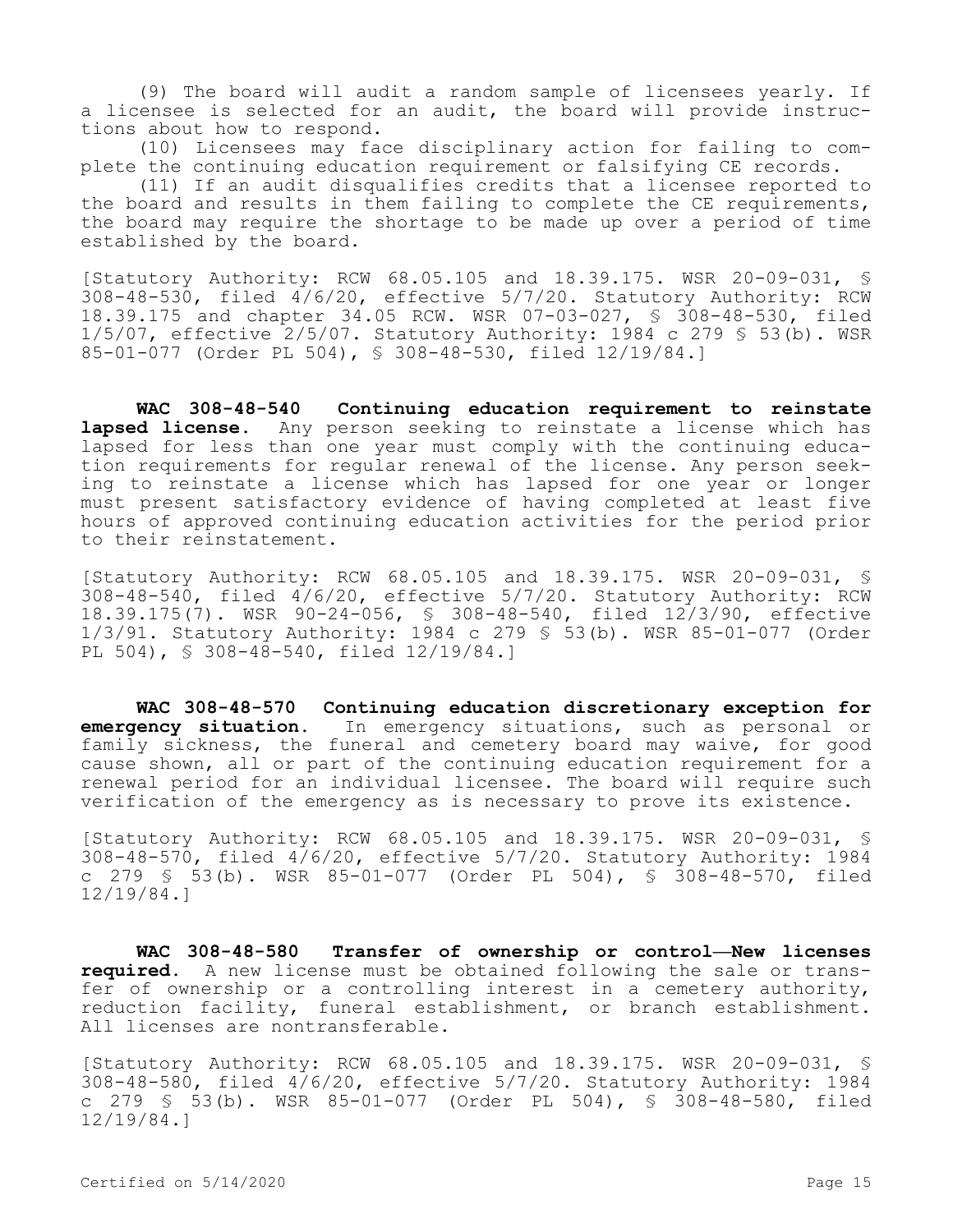## **WAC 308-48-800 Fees.** (1) **Funeral fees.**

|     |                | <b>Title of Fee</b>             | Fee      |
|-----|----------------|---------------------------------|----------|
|     |                | Embalmer:                       |          |
|     |                | State examination application   | \$100.00 |
|     |                | Renewal                         | 150.00   |
|     |                | Late renewal fee                | 35.00    |
|     |                | Duplicate                       | 25.00    |
|     |                | Embalmer intern:                |          |
|     |                | Intern application              | 135.00   |
|     |                | Application for examination     | 100.00   |
|     |                | Intern renewal                  | 100.00   |
|     |                | Late renewal fee                | 35.00    |
|     |                | Duplicate                       | 25.00    |
|     |                | Funeral director:               |          |
|     |                | State examination application   | 100.00   |
|     |                | Renewal                         | 150.00   |
|     |                | Late renewal fee                | 35.00    |
|     |                | Duplicate                       | 25.00    |
|     |                | Funeral director intern:        |          |
|     |                | Intern application              | 135.00   |
|     |                | Application for examination     | 100.00   |
|     |                | Intern renewal                  | 100.00   |
|     |                | Late renewal fee                | 35.00    |
|     |                | Duplicate                       | 25.00    |
|     |                | Funeral establishment:          |          |
|     |                | Original application            | 400.00   |
|     |                | Renewal                         | 325.00   |
|     |                | <b>Branch license</b>           | 350.00   |
|     |                | Branch renewal                  | 325.00   |
|     |                | Preneed application             | 250.00   |
|     |                | Preneed renewal                 | 225.00   |
|     |                | Academic intern                 | No fee   |
|     |                | Certificate of removal license: |          |
|     |                | Application                     | 30.00    |
|     |                | Renewal                         | 15.00    |
|     |                | Retired status certificate      | No fee   |
| (2) | Cemetery fees. |                                 |          |
|     |                | <b>Title of Fee</b>             | Fee      |
|     |                | Certificate of authority:       |          |
|     |                | Application                     | \$300.00 |
|     |                | Renewal:                        | 6.20     |
|     |                |                                 |          |

Charge per each interment, entombment and inurnment during preceding calendar year collected at renewal or change of ownership Prearrangement sales license Application 250.00 Renewal 225.00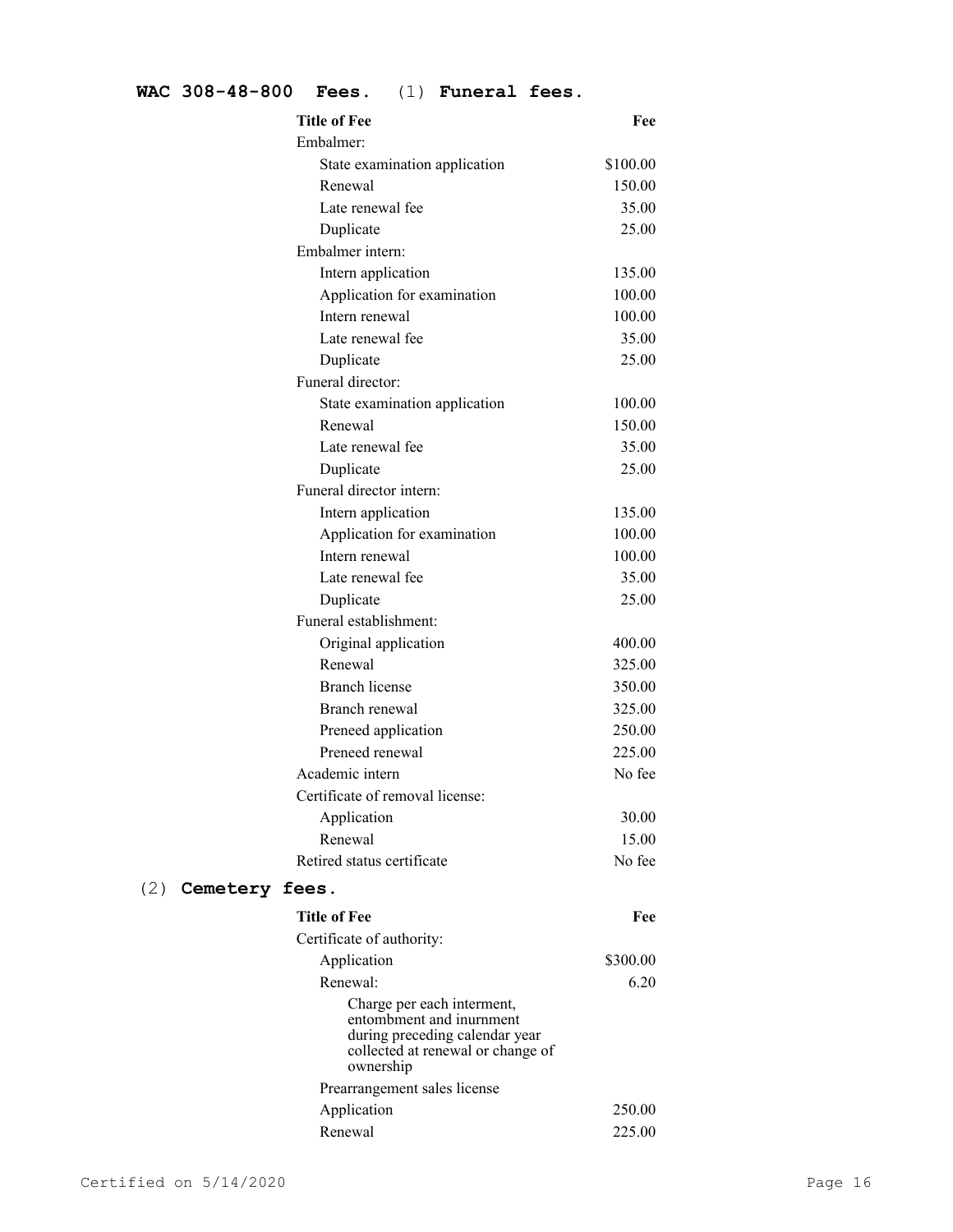|     | <b>Title of Fee</b>                                                                                                                                                                                                                                     | Fee      |
|-----|---------------------------------------------------------------------------------------------------------------------------------------------------------------------------------------------------------------------------------------------------------|----------|
|     | Exemption from prearrangement<br>sales license                                                                                                                                                                                                          |          |
|     | Application                                                                                                                                                                                                                                             | 70.00    |
|     | Renewal                                                                                                                                                                                                                                                 | 35.00    |
|     | Disposition permit for human<br>remains following cremation,<br>alkaline hydrolysis, or natural<br>organic reduction                                                                                                                                    |          |
|     | Application                                                                                                                                                                                                                                             | 70.00    |
|     | Renewal                                                                                                                                                                                                                                                 | 35.00    |
| (3) | Reduction facility fees.                                                                                                                                                                                                                                |          |
|     | <b>Title of Fee</b>                                                                                                                                                                                                                                     | Fee      |
|     | Crematory license application                                                                                                                                                                                                                           | \$210.00 |
|     | Alkaline hydrolysis license application                                                                                                                                                                                                                 | 210.00   |
|     | Natural organic reduction license<br>application                                                                                                                                                                                                        | 210.00   |
|     | Renewal:                                                                                                                                                                                                                                                | 8.00     |
|     | Regulatory fee for crematories,<br>alkaline hydrolysis facilities, and<br>natural organic reduction facilities<br>collected at time of renewal per<br>cremation, hydrolysis, or natural<br>organic reduction performed during<br>previous calendar year |          |
|     | Crematory operator license:                                                                                                                                                                                                                             |          |
|     | Application                                                                                                                                                                                                                                             | 135.00   |
|     | Renewal                                                                                                                                                                                                                                                 | 100.00   |
|     | Alkaline hydrolysis operator license:                                                                                                                                                                                                                   |          |
|     | Application                                                                                                                                                                                                                                             | 135.00   |
|     | Renewal                                                                                                                                                                                                                                                 | 100.00   |
|     | Natural organic reduction facility<br>operator license:                                                                                                                                                                                                 |          |
|     | Application                                                                                                                                                                                                                                             | 135.00   |
|     | Renewal                                                                                                                                                                                                                                                 | 100.00   |

[Statutory Authority: RCW 68.05.105 and 18.39.175. WSR 20-09-031, § 308-48-800, filed  $4/6/20$ , effective  $5/7/20$ . Statutory Authority: RCW 68.05.205, 18.39.050, and 43.24.086. WSR 14-24-067, § 308-48-800, filed 11/26/14, effective 1/1/15. Statutory Authority: RCW 18.39.050 and 18.39.175, chapter 34.05 RCW and RCW 43.24.086. WSR 10-24-046, § 308-48-800, filed 11/24/10, effective 1/1/11; WSR 09-17-116, § 308-48-800, filed 8/18/09, effective 9/18/09. Statutory Authority: RCW 18.39.175 and chapter 34.05 RCW. WSR 07-18-030, § 308-48-800, filed 8/28/07, effective 9/28/07; WSR 07-03-027, § 308-48-800, filed 1/5/07, effective 2/5/07. Statutory Authority: RCW 18.39.181 and chapter 34.05 RCW. WSR 05-20-076, § 308-48-800, filed 10/4/05, effective 11/4/05. Statutory Authority: RCW 18.39.050. WSR 03-11-021, § 308-48-800, filed 5/12/03, effective 6/30/03. Statutory Authority: RCW 18.39.181. WSR 99-16-040, § 308-48-800, filed 7/29/99, effective 8/29/99. Statutory Authority: RCW 18.39.175(4). WSR 98-21-056, § 308-48-800, filed 10/19/98, effective 11/19/98; WSR 91-11-023, § 308-48-800, filed 5/7/91, effective 6/7/91; WSR 91-01-006, § 308-48-800, filed 12/6/90, effective 1/6/91. Statutory Authority: RCW 43.24.086. WSR 90-07-024, §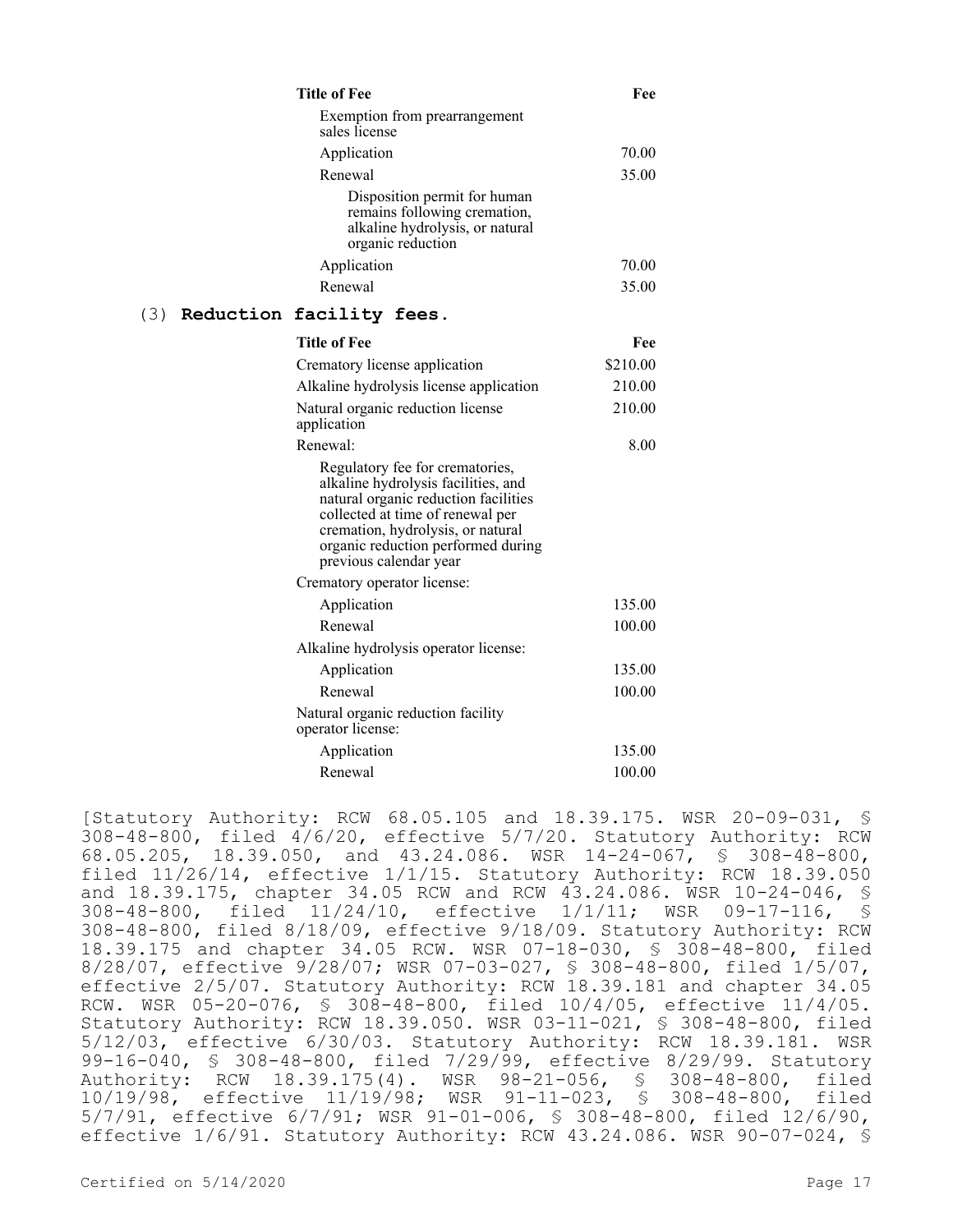308-48-800, filed 3/14/90, effective 4/14/90; WSR 87-10-028 (Order PM 650), § 308-48-800, filed 5/1/87.]

**WAC 308-48-840 Funeral director and embalmer interns.** (1) A license as a funeral director intern or embalmer intern shall not exceed a time period of five years cumulative. Following completion of the internship program:

(a) The license for internship will not be renewed.

(b) The intern must qualify for licensure as a funeral director, embalmer or funeral director and embalmer.

(2) Interns must be eighteen years of age and registered under the sponsorship and supervision of a licensed funeral director, embalmer or funeral director and embalmer.

(3) Interns whose job duties require that they perform work at multiple funeral establishment locations may do so and receive training from their sponsor and other licensees as approved by the sponsor.

[Statutory Authority: RCW 68.05.105 and 18.39.175. WSR 20-09-031, § 308-48-840, filed 4/6/20, effective 5/7/20. Statutory Authority: RCW 18.39.175 and chapter 34.05 RCW. WSR 07-18-030, § 308-48-840, filed 8/28/07, effective 9/28/07.]

**WAC 308-48-850 Intern sponsors—Qualifications, limitations and responsibilities.** Licensees who supervise interns:

(1) Must be working and located in the same licensed establishment as the intern, provided: Sponsors may permit interns to perform work at branch establishment locations if required by their job duties.

(2) Each sponsor can supervise a maximum of three interns.

(3) Sponsors of funeral director interns must have a minimum of one year of practical experience as a licensed funeral director in the state of Washington.

(4) Sponsors of embalmer interns must have a minimum of one year of practical experience as a licensed embalmer in the state of Washington.

(5) Sponsors are responsible for work performed by interns registered under the supervision of the sponsor.

[Statutory Authority: RCW 68.05.105 and 18.39.175. WSR 20-09-031, § 308-48-850, filed 4/6/20, effective 5/7/20. Statutory Authority: RCW 18.39.175 and chapter 34.05 RCW. WSR 07-18-030, § 308-48-850, filed 8/28/07, effective 9/28/07.]

**WAC 308-48-870 Leave of absence—Interns.** A leave of absence from internship requirements may be granted by the board with the following provisions:

(1) The intern submits an appeal to the board for a leave of absence.

(2) The intern is enlisted in military service of the United States or called to active duty in the United States armed forces and resumes internship within one year of release from military service.